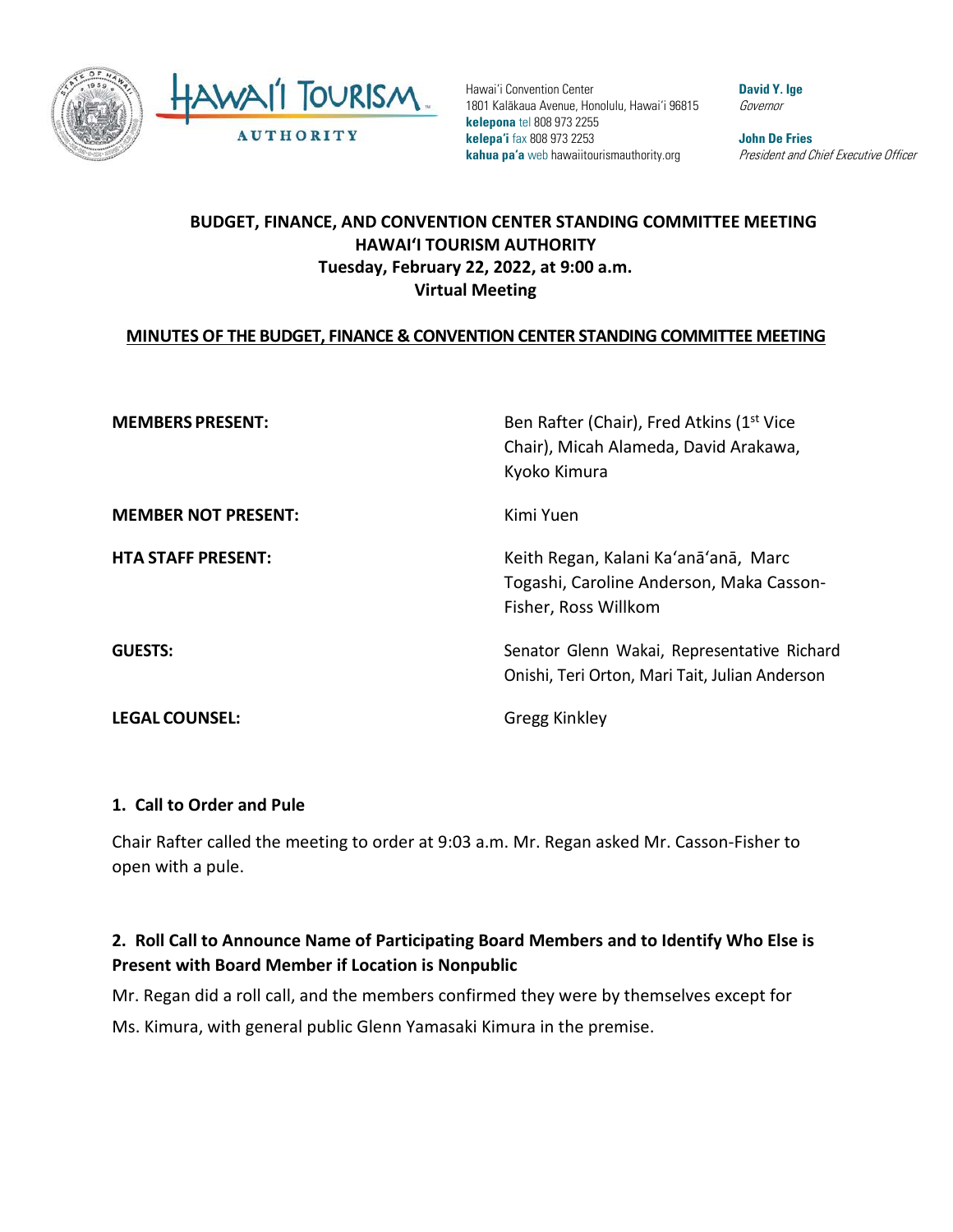### **3. Approval of the Minutes of the January 20, 2022, Committee Meeting**

Chair Rafter asked if there were questions or comments on the January 2022 minutes, but there were none. Mr. Alameda made a motion, and Mr. Atkins seconded. Mr. Regan did a roll call for the motion to accept the minutes and the motion passed unanimously.

# **4. Presentation, Discussion and Action on the Hawai'i Tourism Authority's January Financial Report**

Mr. Regan thanked Mr. Togashi and his team for working hard to pull the financials together. He gave the floor to Mr. Togashi. Mr. Togashi directed to page 23 of the financial packet with all the relevant information and an executive summary that captured the month of January 2022.

He directed to the budget statement summary on page 53 of the financial packet, which showed the four main funds represented by the four quadrants on the page. He mentioned the ARPA Tourism Federal Fund, anticipating receiving \$60 million in ARPA funds, of which \$35.4 million has already been released to them by BNF for availability and reported onto their financials.

He said the \$35.4 million includes \$2.7 million that was released in January 2022, which doesn't yet include the approximate \$8 million in ARPA funds that were subsequently released to them by BNF. It will be recorded in February's financials.

He said that over a series of meetings the Board had approved the fiscal year 2022 budget of \$48,850,000 through January 2022, of which \$31.6 million had been encumbered. He said approximately \$11.2 million had not yet been approved, including \$10.7 million that had been deferred, and \$450,000 to be reprogrammed.

In January 2022, the primary activity to report is the Boards approval of \$475,000 budget to fund the NaHHA contract and the commitment of \$300,000 in planning encumbrances, which represented an earmark of funds for program evaluation and the aforementioned \$27 million release of funds by BNF.

He said they had not made any budget reallocations so far in this fiscal year, and when they do, it will be detailed in the summary of budget reallocations that is included in the financial packet.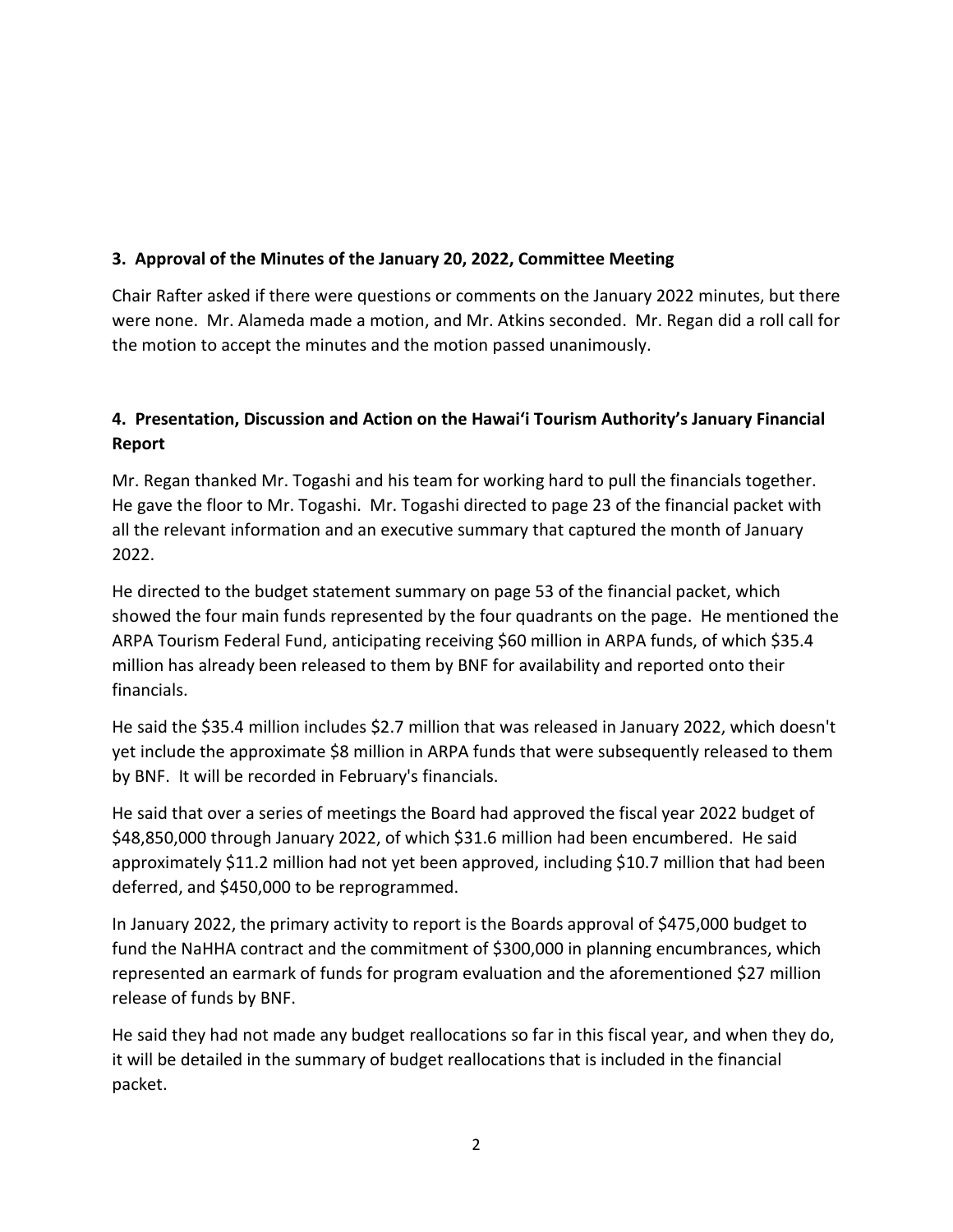He then moved on to funds activity for the Tourism Special Fund (TSF) in the fiscal year 2022. Although TSF sunsets on January 1st, he said on the page are revenue receipts that came before sunset and may continue to see revenue, such as interest and refunds until they have paid out all of their prior year encumbrances. He said that through January 2022 they recorded \$185,000 in miscellaneous revenue to this fund.

For the ARPA Convention Center Federal Fund, he said the full \$11 million in ARPA funds has been released by BNF for the Convention Centers availability. He said in the December 2021 meeting, the BFCC committee discussed the intention to deploy these funds primarily for funding significant repair maintenance projects as they have already encumbered funds for the Convention Center's fiscal year 2022 operations with the fiscal year 2021 TAT restart funds.

He said they will be seeking Board approval for the intended use of the \$11 million at this week's upcoming Board meeting. For the Convention Center Enterprise Special Fund (CCESF) activity - through January 2022 they received the full \$11 million in CCESF TAT allocation and additionally \$1.6 million in HCC revenue.

He mentioned their financial position as of January 31st, 2022, and said they have access to \$35.4 million in the Tourism Federal Fund. A summary of the funds released by BNF compared with the amount of Board approved budget, and related encumbrances, is provided at item 2 of the executive summary, on page 24 of the packet.

He said item 6 of the executive summary also provides a chronology of budgets approval over six Board meetings. For the HTA Tourism Special Fund (TSF), as of January 31st, 2022, Mr. Togashi said they have \$55 million in cash in investments, which represents a \$2 million decrease from December 2021 due to disbursements related to operational and program expenditure.

Of the \$55 million, \$5 million is reserved as their emergency fund, and \$47 million is encumbered to contracts, and \$2.8 million is unencumbered. He said they do anticipate the \$2.8 million of unencumbered funds to increase as savings from certain encumbered contracts are realized as he previously reported.

He said the TSF sunsets on January 1st, 2022, pursuant to Act 1 of the 2021 Legislative special session, leaving \$2.8 million available to return to the State's General Fund, and the \$5 million Emergency Fund will remain as HTA's reserve. He said similar to prior months there is a chart at item 9 of the Executive Summary that shows the progression over time.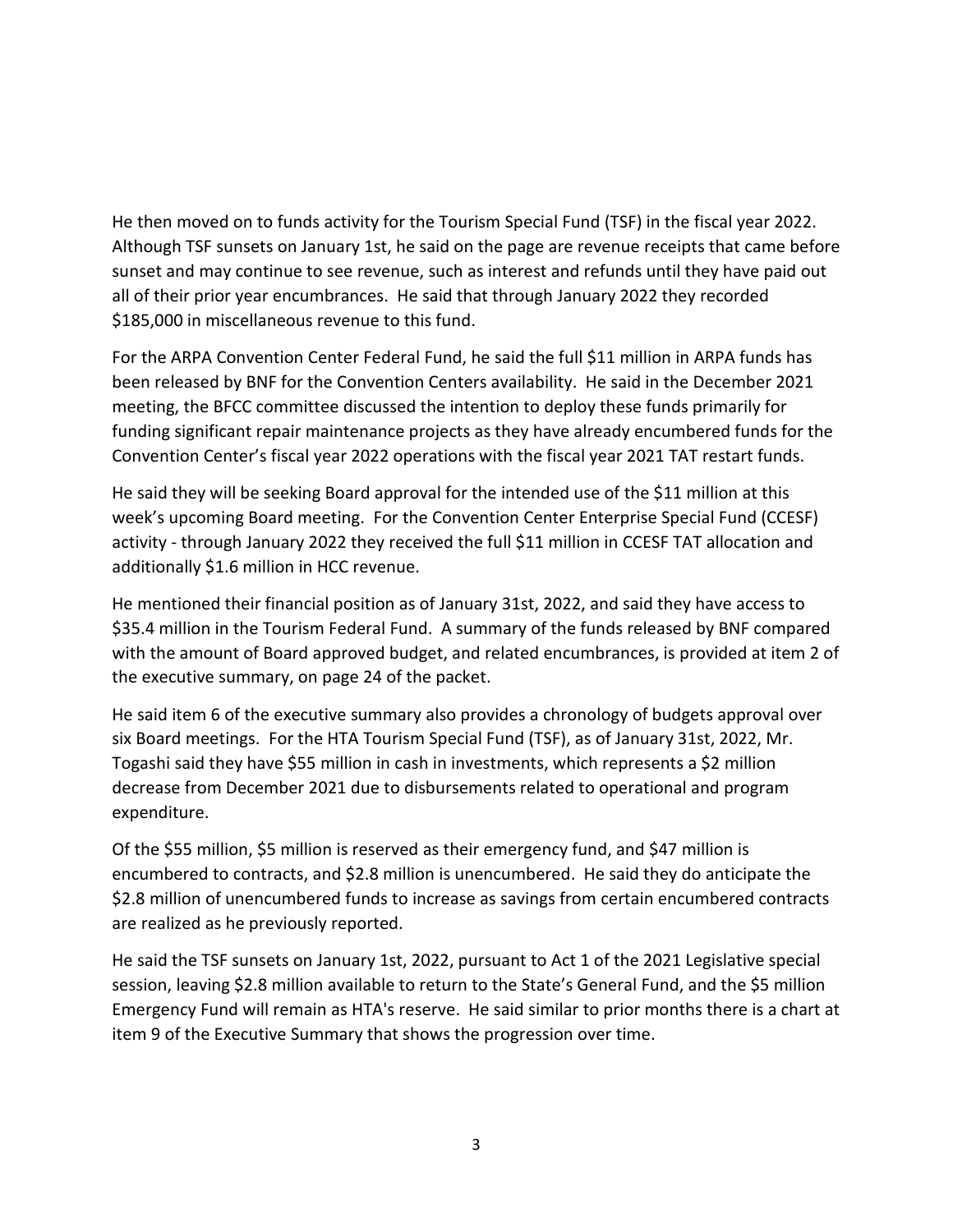Mr. Togashi then moved on to the ARPA Convention Centers Federal Fund. He said \$11 million is available and the intention is to primarily use this funding for repair and maintenance projects.

Regarding the CCESF, the fund that the Convention Center has historically operated from, HTA has \$49.7 million in cash, which is a \$700,000 increase from the previous reported month, due to the receipt of Convention Center operating revenue receipts. He said of that \$49.7 million cash amount \$35.9 million is encumbered for contracts, and most of the \$35.9 million encumbrance is detailed at item 19 of the Executive Summary representing the funds that they encumbered using the fiscal year 2021 TAT restart funds, as well as their Board allocation reserves.

He said the remaining \$13.7 million of unencumbered funds, including the \$11 million in TAT that they received in September 2021, will include further deposits of Convention Center revenue, and will primarily be stored as repair/maintenance reserve for future deployment. He said this is subject to the restoration of the CCESF funds expenditure appropriation ceiling by the Legislature. He said at the beginning of the fiscal year the CCESF had reserves of \$870,000 and they anticipate that balance to increase to \$16.4 million by the end of this fiscal year, which is due to the deposit of the Convention Center revenues as well as receiving the \$11 million in TAT that was mentioned.

He said the \$16.4 million represents an approximate \$400,000 decrease from what they previously recorded, which is due to a reduction in the forecasted revenues for the Convention Center, partially offset by other miscellaneous revenue receipts. He said the \$16.4 million is earmarked to support the 6-year repair/maintenance plan previously presented to the Board and this committee.

Mr. Togashi asked if there were any comments or questions.

Chair Rafter asked about the \$10.7 million that had not been encumbered and asked what happens if that amount does not get encumbered.

Mr. Togashi said they previously reported that they had sought and received approval from the Department of Budget and Finance to extend the performance period of their funds, so essentially, that allows them to encumber the funds up until June 30th, 2023, as well as expend the funds up until that period in time.

Chair Rafter asked if there were any questions from Board members or Committee members.

Ms. Kimura asked if the Board approved the amount of \$48 million, and the encumbered is \$31 million.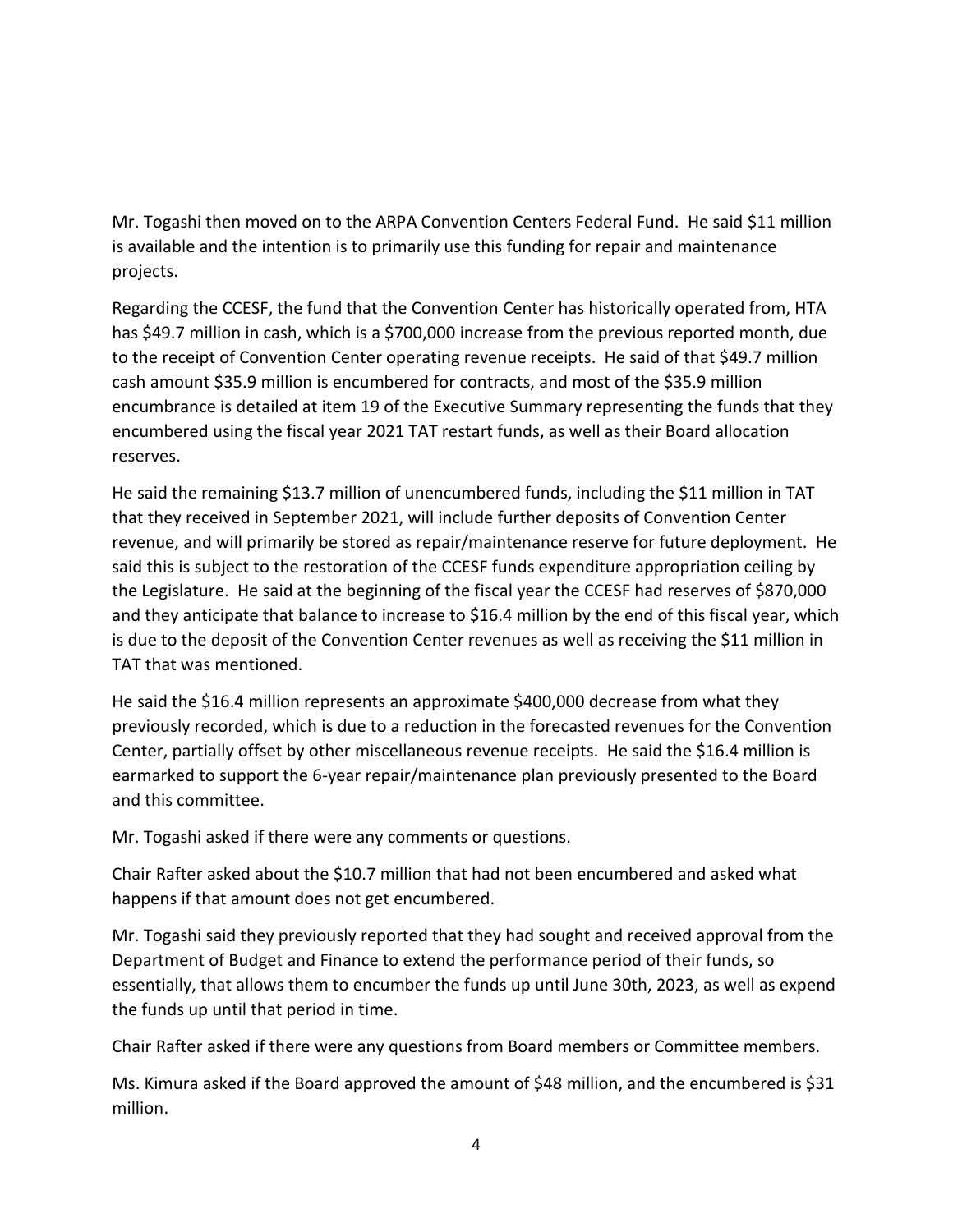Mr. Togashi said Chair Rafter is referring to the Board approving \$48,850,000 of the fiscal year 2022 budget through January 2022, out of the \$60 million of ARPA funds they have access to.

Mr. Regan said there were no questions from the public.

Chair Rafter asked for a motion to approve the January 2022 financials. Mr. Alameda made a motion to approve, and Ms. Kimura seconded. Mr. Regan did a roll call and the motion passed unanimously.

# **5. Discussion on the Fiscal Year 2023 Legislative Placeholder Budget**

Mr. Regan provided some background on this. He asked Mr. Togashi to pull up the policy. Mr. Regan said they want to talk about the process they went through to submit the fiscal year 2023 Legislature placeholder budget, which is before the Legislature at this time.

He showed the slide with the \$60 million request - he said this particular procedure speaks to what it is the HTA has gone through to develop and submit their Legislative budget through the process to where it is today, before the Legislature for their consideration. He said there are multiple steps involved in the process, but it is to prepare them at the HTA to have a document/submittal entered into the process so they can have the funds made available to the HTA to support their mission and operations going forward into the next fiscal year.

He asked if there were any questions about the procedure. Mr. Atkins said he hadn't seen the document until that morning and that the members received a document six weeks ago and wanted to know if it's the same document as shown. Mr. Regan was not sure, but reiterated that this document is the procedure the HTA uses and follows to build the budget and submit it through the process.

Chair Rafter asked what happens if the Legislature changes the budget amount. Mr. Regan said at that point they will have to come back through the Board to consider how the HTA will modify their fiscal year 2023 request, as there is a lot more to come beyond the Legislative budget. There is still the HTA budget they have to go through and set for the fiscal year 2023, which they have not done yet, but to Chair Rafter's point, he said if the Legislature sets the parameters in terms of how the monies are allocated within the budget that's been created through that process, the HTA staff and Board will have to consider how those parameters fit into their mission, projects and programs, so there is a lot more discussion to come on that.

Mr. Arakawa said if the Legislature modifies the budget request, they have a Legislative PIG to address that, and said that Chair Rafter and 1st Vice Chair Atkins is on the committee, so they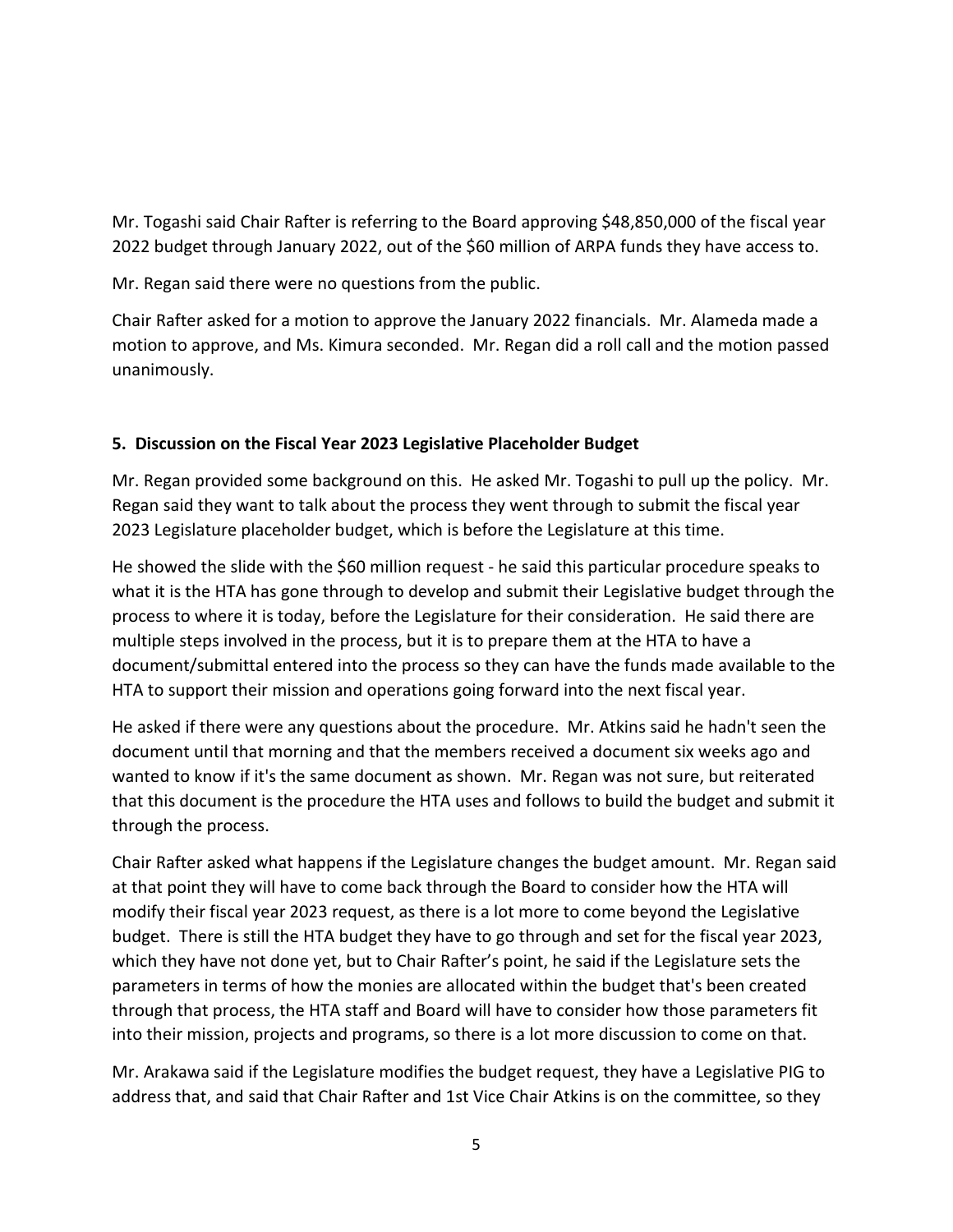can discuss the matters in the Legislative PIG if things change. He said last year they had two PIGS - one was a Legislative PIG, and the other was a finance PIG, and they found many of the matters were dealt with legislatively and were broader than the budget and fiscal PIG for Legislative matters and duplicative. He asked Chair Rafter and Mr. Regan for their input.

Mr. Regan said it's reasonable and deferred to Chair Rafter. Chair Rafter said it's a great suggestion and said they're all trying to avoid is, given that there's more inertia in doing things, if something has to be done last minute, the HTA may not be able to do so. He said they want to avoid having an emergency toward the end, but he agrees that the Legislative PIG seems like the best way to handle this.

Ms. Kimura said the Legislative session does not start until January 2023, so she asked if they are submitting the following years budget or the current year's budget, and asked if they are going to discuss the Board approved budget for the next year, around June or July 2022, so she was a bit uncertain.

Mr. Regan said there is another discussion point that they will go through about process, timelines, and what it looks like going forward, but to Ms. Kimura's point, they're talking about the fiscal year 2023 budget and mentioned that the fiscal year 2023 starts July 1st, 2022.

Mr. Togashi said that regarding Mr. Regan's point they will go into more detail on the next agenda item.

Mr. Regan asked Mr. Togashi to pull up the budget request background information document, but asked if there were any questions before they continued. Chair Rafter said there were no questions.

Mr. Regan asked to pull up some documents so that they can refresh what has been submitted up until this point. He mentioned that everyone is aware of the shift towards Destination Management, and a lot of the funds they have set aside in the process have been specifically targeted towards programs and projects that address Destination Management. Having incorporated their vision of Mālama Kuʻu Home, which everyone is familiar with, he said they are setting aside the funds to support those programs, and there have been some challenges as it relates to overall funding, but as it can be seen on the budget requests, where the HTA is and where they will be heading towards the 2023 request.

He spoke about 2021, when they had \$21.5 million out of the \$79 million that was dedicated funding from TAT, which was specific to HTA programs and operations, and they had \$16.5 million in Convention Center Enterprise Special Fund, also funded through TAT. Looking at the fiscal year 2021/2022 HTA received \$60 million in ARPA funds, which they are utilizing now to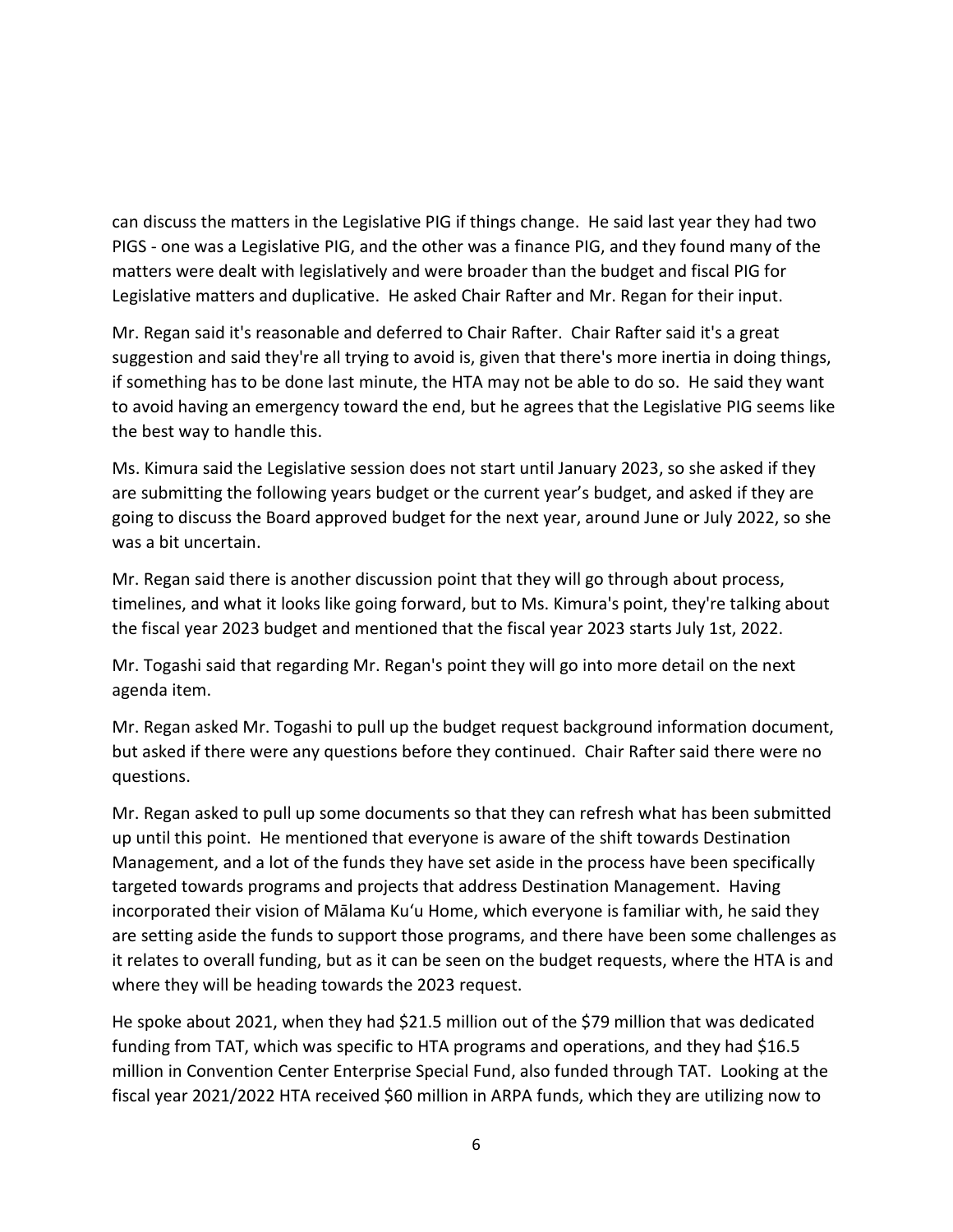cover HTA's programs and operations and \$11 million in ARPA funds to cover the Convention Center needs.

He reiterated what Mr. Togashi mentioned, that a significant amount of those funds is going to support the repair/maintenance needs of the Convention Center.

He spoke about the 2023 overall budget request and said there were no funds allocated for the fiscal year 2023, but the budget had \$60 million in ARPA for that first fiscal year, but the second fiscal year had zero. So, the intent, which was mentioned to them by the Legislature, was that HTA will come back and make the request and go through the process with the Legislature as it relates to funding for the fiscal year 2023.

The Governor put in \$60 million to support HTA operations, and they are currently in discussion with the Legislature on that particular funds; and included in that request was the \$28.5 million ceiling limit. He reiterated that the HTA is not asking for \$28.5 million, but they're asking for the ability to spend up to \$28.5 million of monies that are already contained in the Convention Center Enterprise Special Fund, so this will allow them the flexibility to support the Convention Center and the repair/maintenance needs, as well as address the general revenue and expenditure that they have within the Convention Center for operations.

He said that in the overall budget request, HTA had the \$64 million in General Obligation bonds to support the fixing of the rooftop, as the rooftop project is critical for the Convention Center.

He gave a quick breakdown of the fund. He said of the funds, they had \$3.7 million in payroll. Including salaries and fringes for all the staff, \$13.6 million allocated towards Hawaiian culture, and 23% of the budget request, including DMAP items. He said, contained in the \$13.6 million, there are specific items that work towards and support the efforts in the DMAPs, the actions and sub-actions. He said \$11 million of the request is going towards natural resources, \$13.3 million towards community, \$14.4 million towards branding, \$2.7 million for sports, and \$1.3 million for Administrative, Governance and Organization-Wide costs, which includes supporting the Board operations, audit costs and general needs for the HTA to function and operate.

He asked Mr. Atkins if this was the document he was referring to, and mentioned a second document for Mr. Togashi to pull up, which is a graphic representation of what Mr. Regan just described.

He spoke about that document, which is a recap of what they just spoke about, breaking it out a little more. He mentioned that it was submitted to the Legislature, and there was a request from WAM - Ways and Means on the Senate, and House Finance, on the House side for a further breakdown of the funds and how they intend to use the funds.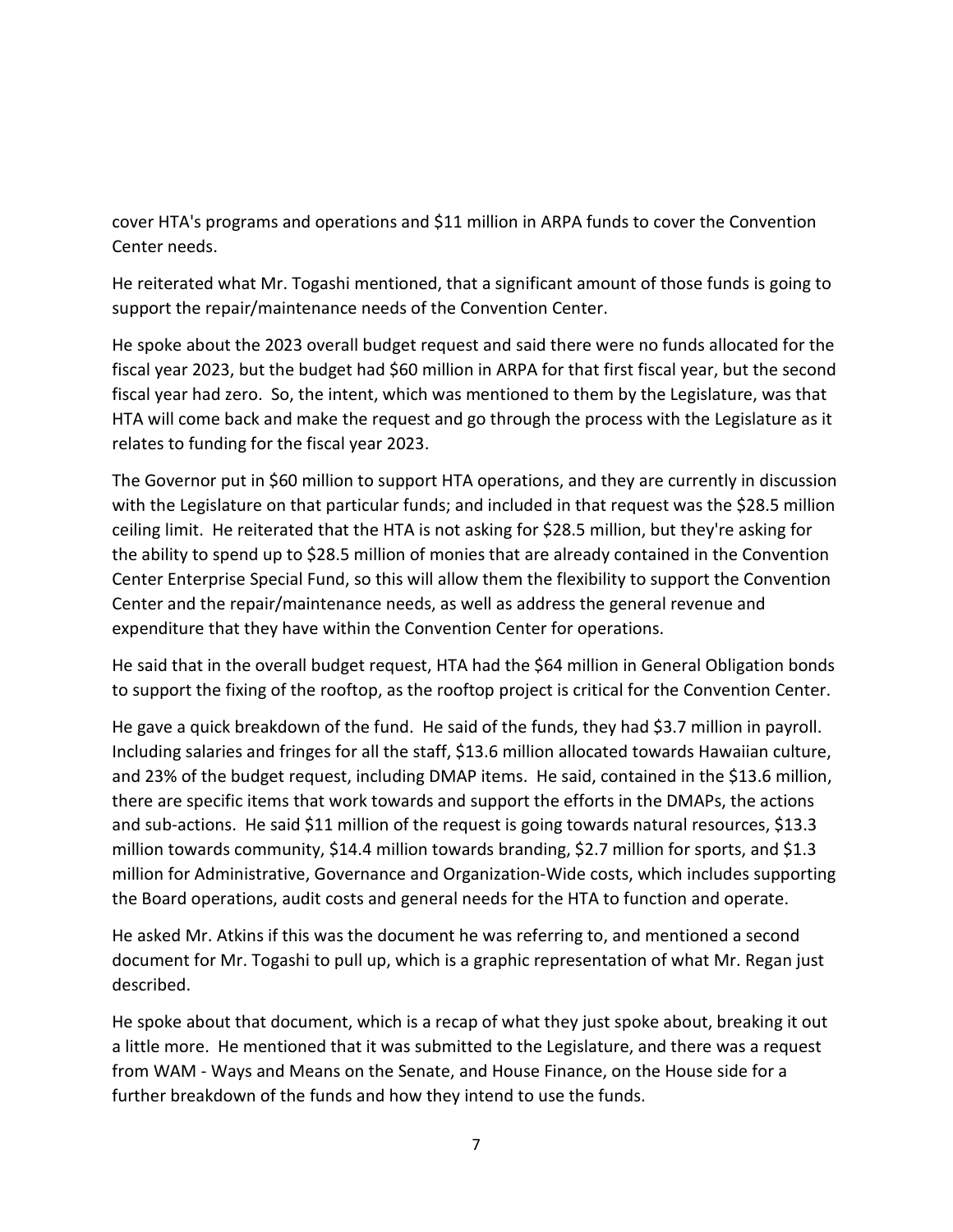Mr. Regan said his team put it together and shared it with WAM and the Senate. The pie chart showed a graphic representation of how the funds are split out and supported within the overall operation. He reiterated to Chair Rafter that all of this is for discussion and no action is needed at this time, but it's more of raising awareness and sharing the information with the Budget, Finance and Convention Center Standing committee.

Mr. Atkins said he looked at the chart and looked at how they did their major market areas the previous year, 2021, and said it's a big cut, just looking at North America, Japan, and all the other MMA's. He asked how it works with the drastic cut.

Mr. Regan said they looked at how the monies were spent in those particular areas, so as an example, to support MMA's - they're not just doing branding, but also doing other related activities that fit into and support those other categories, which includes Hawaiian culture, communities, natural resources, and supporting the DMAPs, actions and sub actions.

He asked Mr. Ka'anā'anā to give more context. Mr. Ka'anā'anā said when they looked at the activities of each GMT, their BMMP and the proposed activity under each, they made assessments and analyzed what they could and understood how they do what they're doing, supporting those pillars. Mr. Ka'anā'anā made a judgement call to break the costs out as best they could across the multiple pillars, so while it looks like drastic cut, it's actually reporting what they are, so if they look at Mālama Hawai'i, it's very much focused around natural resource conservation. The Kuleana campaign is about educating visitors, about staying on trails and things like that, so he said when they took that into consideration, they thought it would be good to show how it's supporting the other pillars.

Mr. Regan said there were no questions from the public. Mr. Regan mentioned that Mr. Onishi and Senator Wakai are present on the call, so they are attending the meeting. Mr. Regan expressed appreciation for the two of them supporting the HTA as it relates to their fiscal year 2023.

### **6. Discussion on New Fiscal Year Budget Timeline and Process**

Mr. Regan asked Mr. Togashi to bring up the Legislative fiscal year budget process slide that they worked on. He said this information is included in the packet and said it shows the time and effort it is going to take to be able to produce the budgets going forward, to ensure they're aligned with the process.

He said that what they're looking at internally, is the process for the next fiscal year 2024, and they're going to have to start in April/May 2022, so internally their team will have to start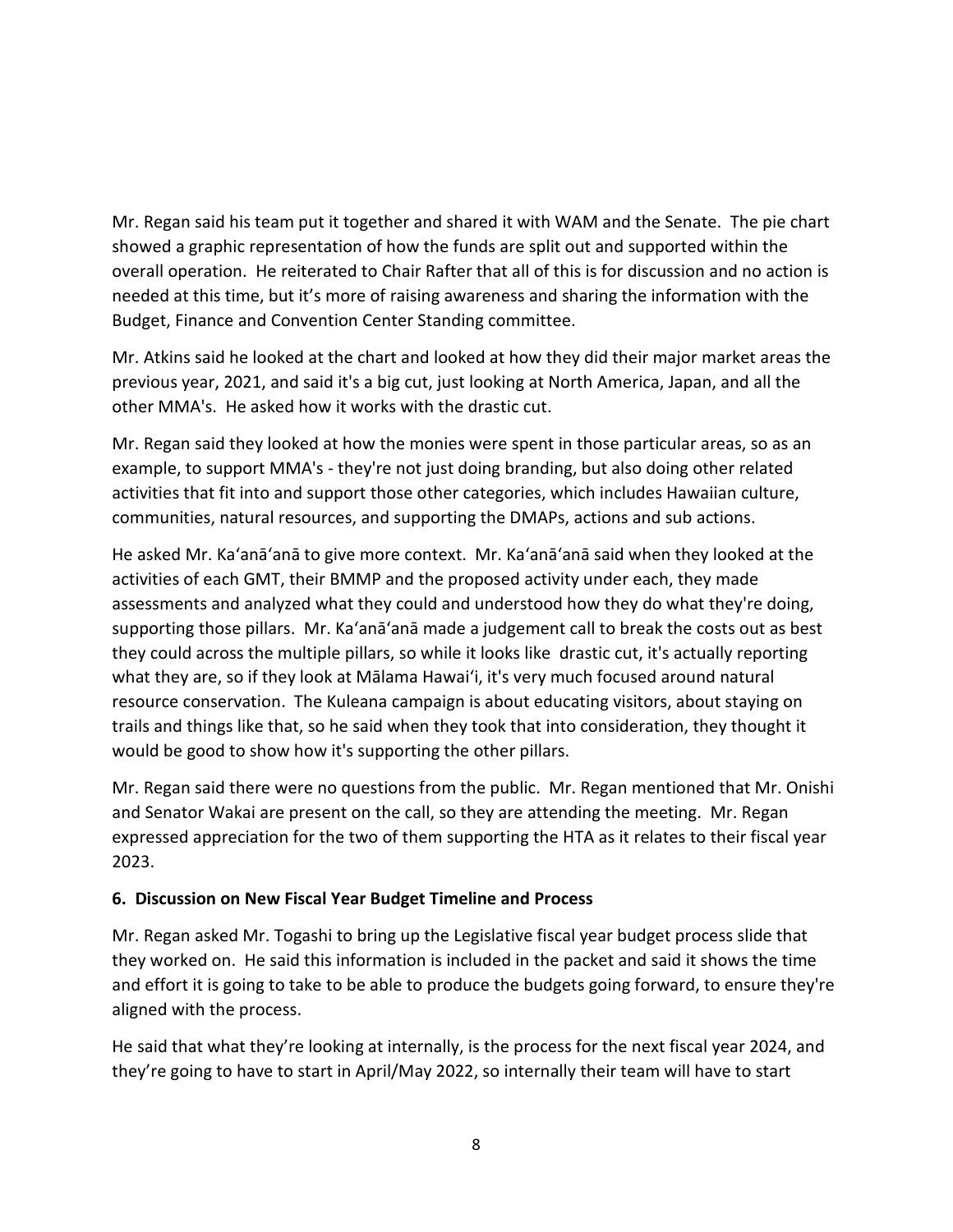looking at and talking about the projects and funds the will be needed to support the HTA's needs in the fiscal year 2024.

He walked through the cycle for the fiscal year 2024 - In April or May 2022 they must be talking about it, in June 2022 they must be internalizing the budget request for the fiscal year 2024, and then presenting that Legislative budget for the next fiscal year, presenting it to the Board in July 2022, and then having discussions with BFFC committee, and perhaps the Legislative PIG, as Mr. Arakawa mentioned, but having discussions what the Legislative budget will look like, entail and include, as part of the proposal.

He said after that the Board must approve it, which will be in August/September 2022, adding time in there to address any questions, to meet the deadlines, and the need to be able to transmit it to DBEDT and Budget and Finance for that review process that occurs, which will be in October/November 2022.

That then goes through their internal process in review, and they have questions for HTA as part of the process. He said the Governor then transmits his/her budget to the Legislature, which occurs 30 days before it was submitted on December, 20th, but Legislative budget will be included in the packet, then it gets vetted and discussed by the various committees, including House Finance, Ways And Means, Labor and Tourism committee on the House side, chaired by Rep. Onishi, and at the Energy Economic Development and Tourism Committee by Senator Wakai.

He said a lot of discussions will be taking place, and a lot of information is going to be shared in the process. Once the Legislature finalizes the budget for the State, including the HTA's component, the DBEDT component for HTA, they will take it back to the Board and the Budget, Finance Convention Center Standing Committee, as well the Legislative PIG to review that with them, so that they can have an understanding of how that will fit with the programs that the Board and staff want to do, and if there are any changes, based on what's come out of the Legislature, HTA will have to address that and then that becomes the HTA's budget for operations to support the start of the next fiscal year, which will be in July.

He said it's almost a full year to get them to the next fiscal year's budget in the overall process. He said they wanted to share all this with the Board, and raise awareness with them and the committee so they know it is going to be a long, involved process for them to put together a budget that's translated to the Legislature for their review and approval, and it will take time and effort for the staff. Mr. Regan asked if Mr. Togashi can add more context, but Mr. Togashi said that Mr. Regan covered everything.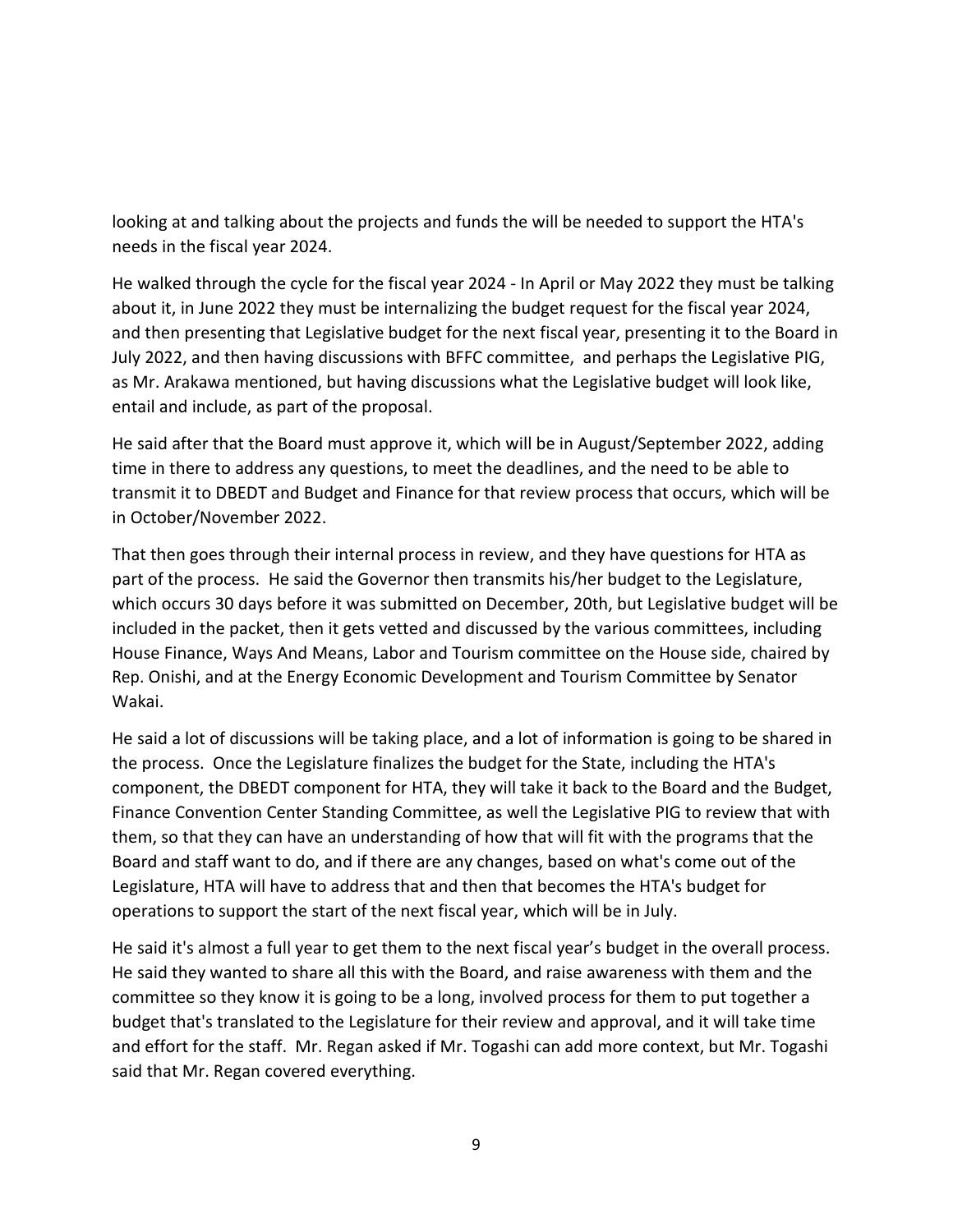Chair Rafter said there were two questions from Rep. Onishi - one related to the last subject item and one related to this one. The first question relating to the last agenda item - how does the marketing group break down with the pillars? He asked Mr. Ka'anā'anā to go through that.

Mr. Ka'anā'anā said the breakdown of the marketing dollars across the pillars is not broken down further by market area, but said if it's something the committee would like, they can take a look at doing that. He said they took the total of their marketing allocations, and looked at the kind of functions they were, and made some decisions about what should stay in the branding pillar. He said what Mr. Togashi showed in the branding pillar specifically are core functions of the branding piece that Mr. Ka'anā'anā and his team do. He said they also look at other elements of different line items in the budgets of the BMMP, and took line items out the BMMP budget, and the ones that made sense to aggregate across the other pillars is how his team broke it out. He told Rep. Onishi that he doesn't have it by market, but he has it in broader categories.

Mr. Regan mentioned that HTA's process of planning out what funds they'll need to support future branding and operational needs, where it was very close in the past, and remembering in the past, HTA had an allocation of TAT through the TSF, which was pre-862, the Board had the ability to go in and set their budget in May/June. After that, the Board would approve it by June hopefully, then the fiscal year budget came in effect on July 1st, to support a lot of the functions that were taking place in the first half of the fiscal year, and then some of those monies were utilized to support the MMA contracts which were for the calendar year. So, for the fiscal year 2022, those monies that the Board supported are going to be utilized to cover MMA contracts in calendar year 2022.

He said the fiscal year 2023 monies which are being discussed at the Legislature, get approved and HTA will be able to utilize them, July 1st, funding calendar year 2023 contracts. He said he is grateful the Rep. Onishi reminded him that it's a biennial budget so HTA will have to look at two years of funding needs. He said they'll have to have forward thinking plans on how HTA will spend the monies to support those markets, almost a year or more ahead of time, which may be a challenge for HTA, as the markets change so quickly. He said if they're having budget discussions a year in advance, things may change.

Mr. Togashi said it's a year and a half for the first year in the biennial, and it's two and a half years in advance for the second year in the biennial. Mr. Togashi thanked Rep. Onishi for that.

Mr. Regan wanted to socialize that with everyone , so they're all aware of that information as it will be challenging for them all. He said this might be something to consider taking up in the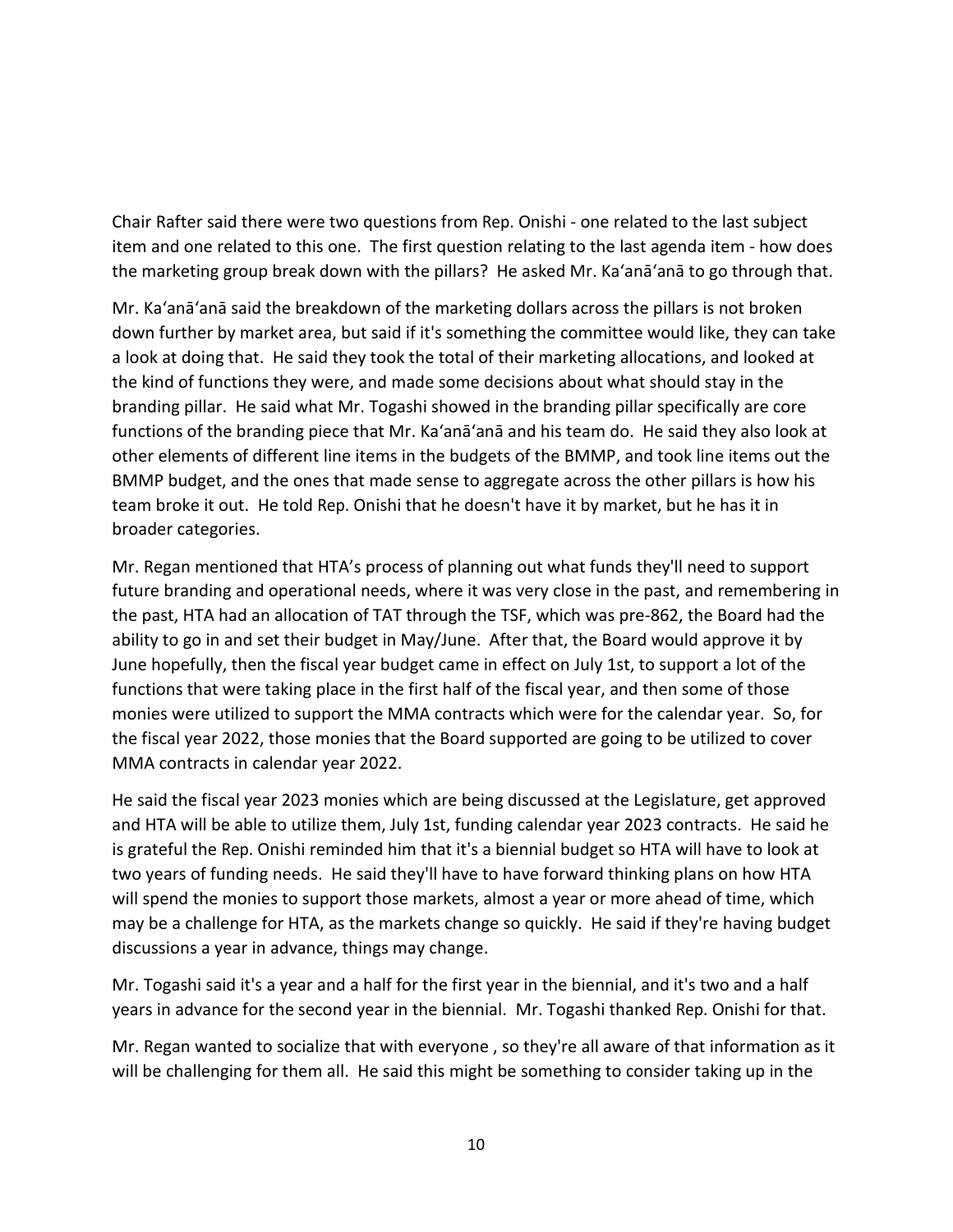Administrative and Audit Standing Committee, to incorporate it into the policy and procedure since they're going to have a longer timeline as it relates to these procedures.

Mr. Atkins asked if Rep. Onishi had another question for the other slide. He read Rep. Onishi's comment, "I think HTA should really consider changing the marketing contact to run with the State's fiscal year." Mr. Atkins said this is something he has been wanting to do for the last eight years. He asked if anyone had any comments on what Rep. Onishi put up.

Chair Rafter agreed with Mr. Atkins, and said it was one of the most confusing things to understand when he came on Board - the difference between how they did their year versus the State's fiscal year.

Mr. Atkins had a question about the slide that was just put up, and how they can plan for 2024. He said when the year ends in July 2022, HTA starts to work on this in April/May, but at the end of July when can they expect YouGov to track the programs they're doing and trying to get ROI how many months does it take them to compile everything, so as they go through the process, are they going to have the ROIs from a lot of the events that HTA does, and will they be getting enough feedback from them to make good decisions before it gets transferred to DBEDT. He was wondering if they have a commitment to give them the information at a certain time after July when all the events are finished.

Mr. Ka'anā'anā said it depends on the cycle of the event or the contract, so the complexity is that many of the contracts are on different schedules, but it also depends on the timing of the events. It's hard to say based on the schedule how all the other complexities lay over to this, but it won't be neat and clean where everything will have an ROI done and complete by July - if they have an event in June, they won't have that information by July.

Mr. Atkins asked if YouGov wait to compile everything they have at the end of the year, or if they have something that happens in March, do they wait, or does HTA get to see that two to three months after, so HTA can look at a report from what they did.

Mr. Ka'anā'anā asked Ms. Anderson to address that.

Ms. Anderson said they just issued out the RFP a couple of weeks ago, and it looks like they'll probably enter the contract in May 2022, and said they won't be fielding until June 2022, and it takes a contractor around two months to submit a report to HTA on that event.

Mr. Atkins said he assumed it would take two months, but went back to what Rep. Onishi said, that it's hard to try to figure out how good HTA did in the past when so much is overlapping.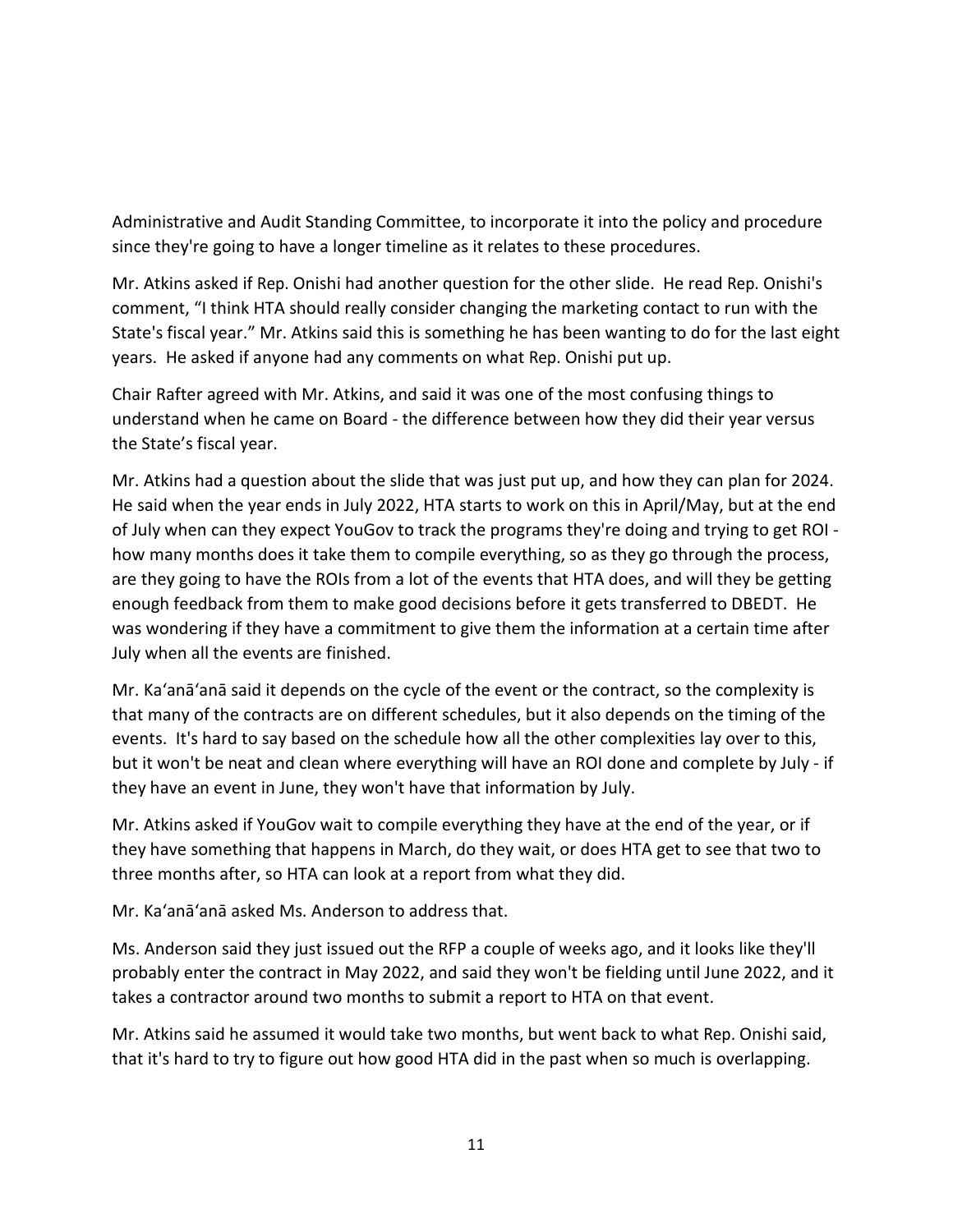Mr. Ka'anā'anā clarified that the RFP that is out now is only for a set number of events, and is not across every program and every BLI they do, so he wanted to set clear expectations. He asked Ms. Anderson if it's 30 events they sent out RFP for, and Ms. Anderson confirmed.

# **7. Presentation, Discussion and Action to Allocate FY22 Funds to Support HTA's Branding Partnership with University of Hawaiʻi Athletics through Funding of HTA's Contract with the Big West Conference**

Chair Rafter asked Mr. Regan to confirm that this is a continuation of something that HTA has already funded historically, and Mr. Regan confirmed this.

Mr. Willkom introduced himself and mentioned the contract that runs from 2021 - 2023 which provides for HTA's sponsorship of Big West Men's & Women's Basketball conference championships, as well as the Men's Volleyball tournament, which will be held on O'ahu in April. He said they have \$167,000 obligation for the fiscal year 2022 which was not included in HTA's 2022 budget, so he is requesting the committee approve the transfer of funds from the fiscal year 2022 - \$1.5 million unallocated sports budget to cover the budget line item.

Mr. Atkins said he supports this, but asked for background on this.

Mr. Willkom explained that in 2020 a three-year contract was signed with Big West to sponsor the Men's & Women's Basketball and Men's Volleyball championships, along with a broader idea to support UHAthletics as a whole. He said the sponsorships have 18 games played between the Men's & Women's Basketball tournament on-site, which will be held in Las Vegas, and then the Men's Volleyball will be held in O'ahu at Stan Sheriff Center.

He explained that it provides for in-game sponsorship, signage, advertising, and television on ESPN, ESPN Plus, ESPN Platforms, and radio. He said they're in the second year of the threeyear contract, and as mentioned, he said it was not accounted for in the budget line item, and not encumbered.

Mr. Atkins asked if they have one more year left of the current contract, and Mr. Willkom confirmed.

Mr. Ka'anā'anā added that him and his team will take a look at the performance for the current year to assess how it went, then can decide together with HTA about year three, but reiterates that they want to take a look at every individual year to see how it performed, even though it's a three-year commitment.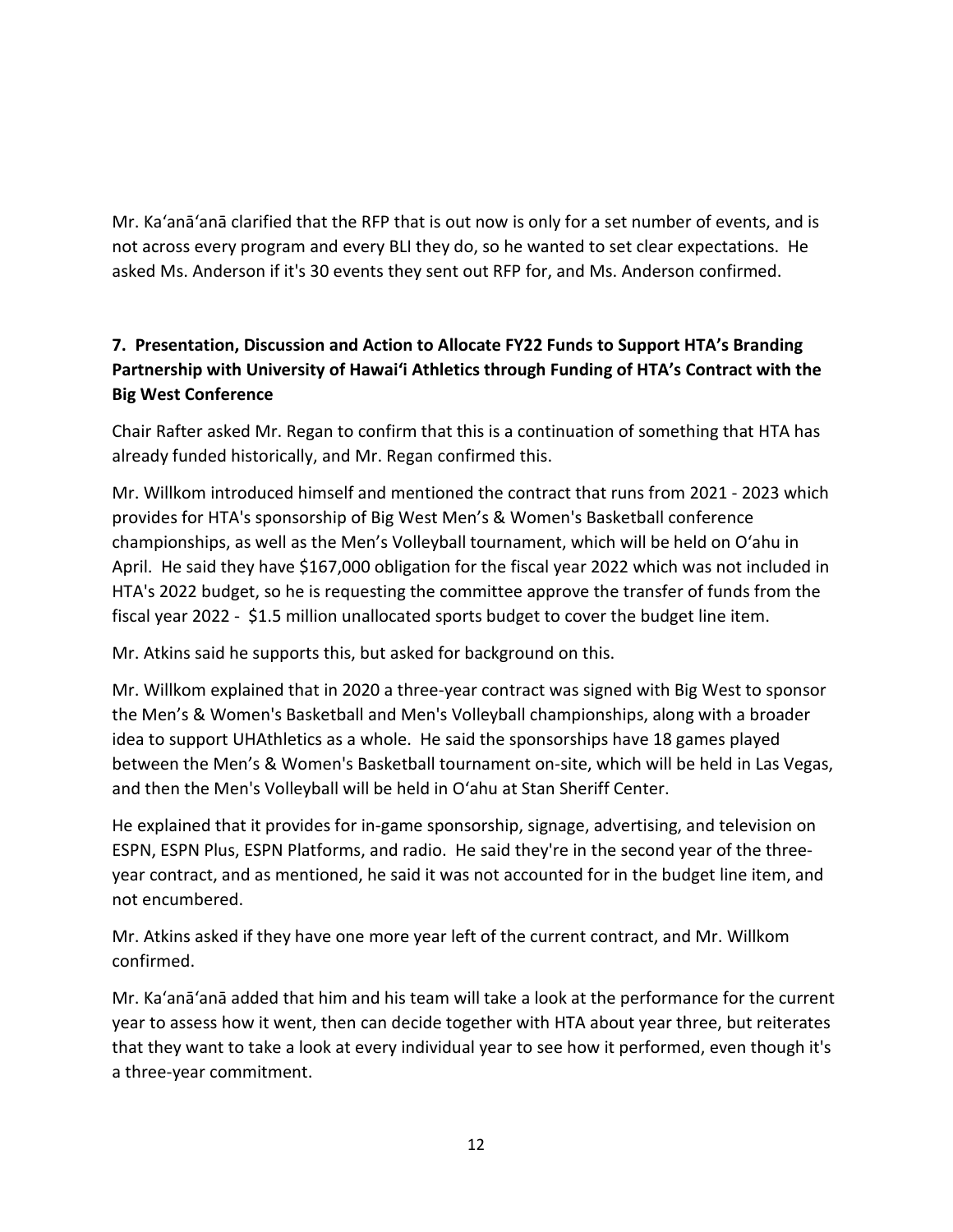Mr. Arakawa asked Mr. Willkom if Big West includes some of their major market areas, and asked him to explain which area it includes.

Mr. Willkom said it includes the entire State of California, San Diego, Los Angeles, through to Sacramento, in the bay area, which is primarily the State of California and Nevada.

Mr. Arakawa asked what kind of metrics they use to determine KPIs. Mr. Willkom said they're looking at market reach and penetration, the number of eyes that are seeing, and with it being broadcast across ESPN digitally and on the airwaves, they reach a broader base across the U.S. and the world.

Mr. Ka'anā'anā added that the partnership came under Chris Tatum's leadership when it was initiated, and the community benefit part is about making sure they are supporting UHAthletics, letting the local athletes know that they're supporting them as well. He said the intention was that the Men's Volleyball Tournament for Big West would be held in Hawai'i which will also coincide with the contract as well.

Ms. Kimura wanted to make sure that they examine each sporting event against what they discussed last time - the goals of the sports event - marketing impact, community benefit, etc. She mentioned they had ten goals that the sporting event should achieve, so wanted to make sure each event is performing according to the brand messaging.

Mr. Regan said there were no testimonies or questions from the public.

Chair Rafter said the motion would be to approve the request for \$167,000 from the \$1.5 million that was unallocated. Mr. Alameda made a motion and Mr. Arakawa seconded. Mr. Regan did a roll call and the motion passed unanimously.

# **8. Presentation, Discussion and Action on the Hawai'i Convention Center's January Financial Report**

Mr. Regan thanked Ms. Orton and her team for their great job, serving as their management firm that's expertly managing the Convention Center. Mr. Regan mentioned the Bar exam that's going on at the Convention Center.

Ms. Orton said they're off to a good start in January 2022, and spoke about Coronavirus and the impact it has had on the Center. She said to date, in their fiscal year 2022, they have had two association cancellations, three city wide's and 32 local events, roughly equating to \$2.2 million. She mentioned that in spite of the cancellations, in the month of January, with some COVID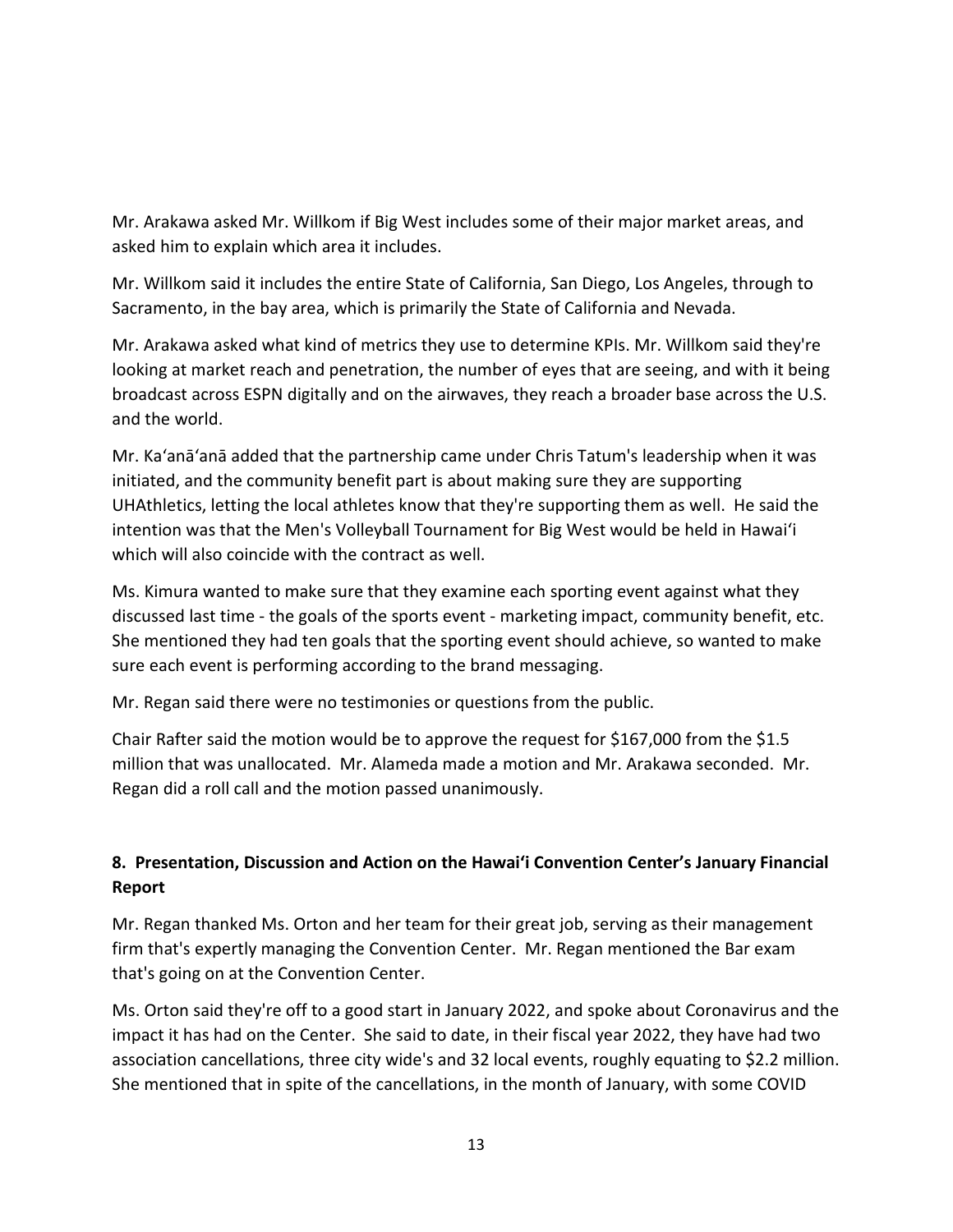restrictions - limits of 1,000 attendees for larger events, most of the events had less than 1,000 attendees present, so they were fortunate.

On a positive note, she mentioned that business for the future, over the next few months in the fiscal year, is picking up. She said they have about 41 definite events, two of which are city wide events, which did not cancel. She said there are 24 first option events, meaning they just haven't licensed the events yet.

She reiterated that January was off to a good start as they hosted the first city wide event, International Dairy Queen, and they ended up having weekly calls with Dairy Queen getting closer to the event, and restrictions started to loosen, which was great. She said they executed a great event and Dairy Queen was very happy with everything done - check-in process with temperature checks, credential checks, as well as signage in the building and health and safety protocols. She said they were all happy with the results of that event.

She mentioned the first sporting event they hosted - a volleyball tournament and said they haven't had a large offshore city-wide sporting event for the last two years, so both of those were entry way into structured events, or hosting meetings and sporting events at the Convention Center for 2022.

She mentioned some silver linings - no restrictions for large, structured events, and they're getting lots of short-term local business, helping to fill their calendar. For the fiscal year 2022, in comparison to budget, they are in par with their financial net loss at \$6 million, which was anticipated for budget loss. She said they are currently mitigating expense efforts and not filling positions if they're not needed, to curtail expenses, and to ensure they keep in line with their budget and only spend what is needed at the Convention Center.

Ms. Kimura asked if it's possible to include the number of room nights generated from the citywide events. Ms. Orton said she will include it in the next financial update. She highlighted the number of events noted on slides - 190 is forecasted to their budgeted number of 100. She said their budget was somewhat conservative as they didn't know what restrictions would be, and as restrictions started to lift, they started to pick up, roughly 90 events to date, and they still have a few more they're anticipating picking up.

She said recently sporting events have popped up and she mentioned that they had Van Gogh before and they're now coming back to do an exhibit at the Convention Center which will start in June 2022, which will reflect on the financials for this fiscal year. They're excited that they are returning again as it was a very successful event at the Convention Center. She said they have a few sporting events picking up for the latter half of the year, which doesn't impact this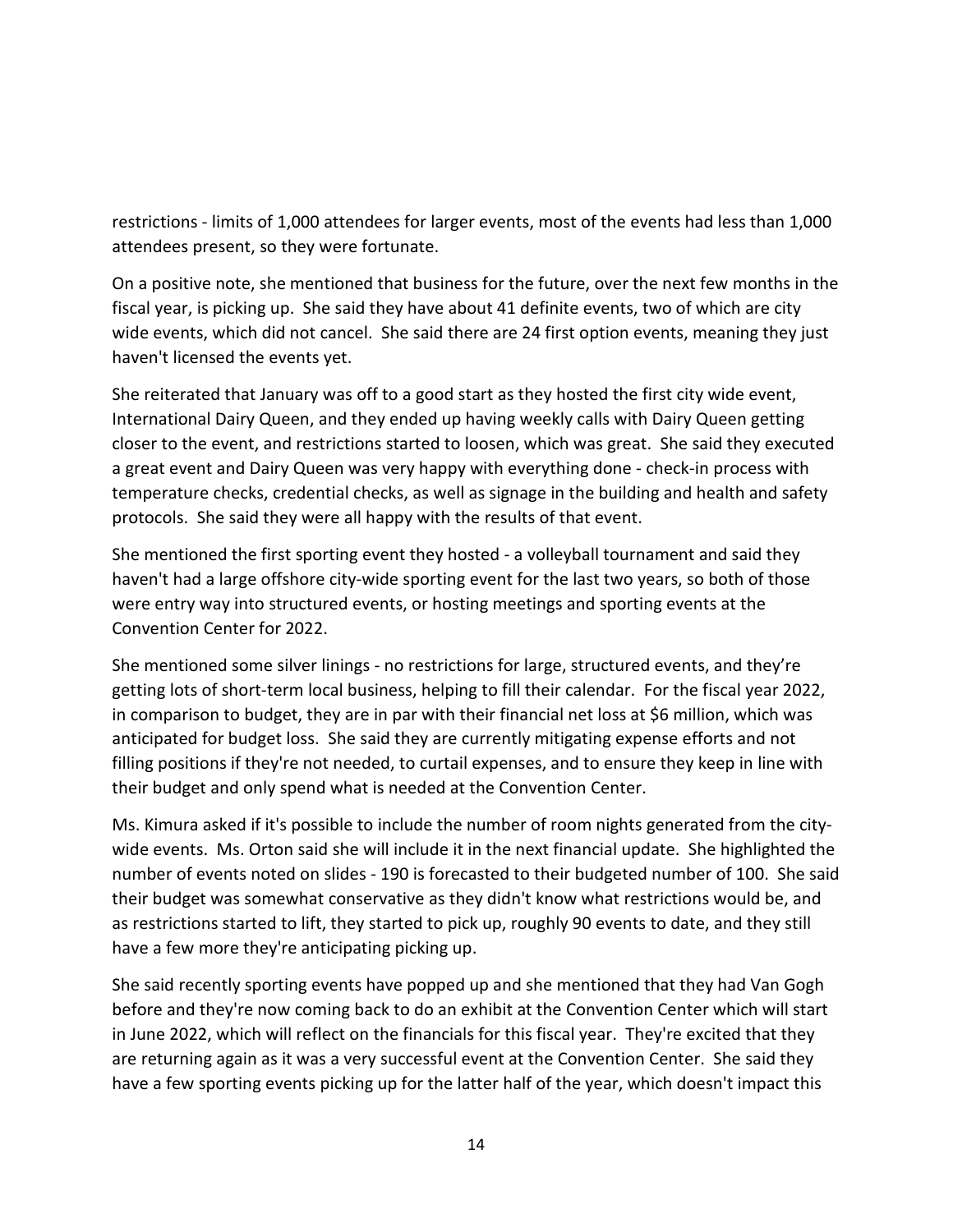financial update, but local business is helping fill the calendar short term, and helping fill their financial gap from all the cancellations due to the pandemic.

Chair Rafter mentioned that he read that they're down to one of the last four states with mass mandates, and two have announced they're ending in March, so it's them and Oregon that are left. He asked if it's still impacting them or if people have moved on from that.

Ms. Orton said for the most part, the meeting planners and local event organizers prefer them having some of the health and safety protocols in place. She added that they try to social distance when they can, and spread the floorplan out a little more if the room allows. She mentioned that it's more of a perception to attendees that they feel that there are still health and safety regulations as a priority at the Center.

She said even if they remove the mass mandate, there will still be some meeting planners that will want that to be in place for their event, and many of them are going to 100% vaccination. Asia studies that are coming up, have opted to only allow attendees that are vaccinated to attend their event, which Dairy Queen did not mandate. She reiterated that a lot of them are still looking at health and safety first. To answer Chair Rafter's question, she said it has not been a negative impact on them to hosting events.

Chair Rafter reiterated that HTA is doing well with getting more smaller, local events, and they almost have twice the number of events, slightly the same or less revenue than 2021. Ms. Orton confirmed this to be correct.

Mr. Regan mentioned the six-year CIP presentation, a separate agenda item, but asked if they can go ahead, if there are no other questions about the financials, if there can be a motion to accept the Hawai'i Convention Center financials as presented by HTA's managing partner, ASM Global.

Chair Rafter asked for a motion to approve the financials. Ms. Kimura made a motion, and Mr. Arakawa seconded. Mr. Regan did a roll call and the motion passed unanimously.

### **9. Update on the Hawai'i Convention Center's 6-Year CIP Plan**

Ms. Tait gave an overview of the repair and maintenance project. She showed the six-year plan on two pages. She mentioned project 1 - 25 which are their current projects and showed the add-on projects. She said to complete the six-year plan, they've moved projects on their list to this priority list - project 040 and beyond. She asked if there is a question on any particular project.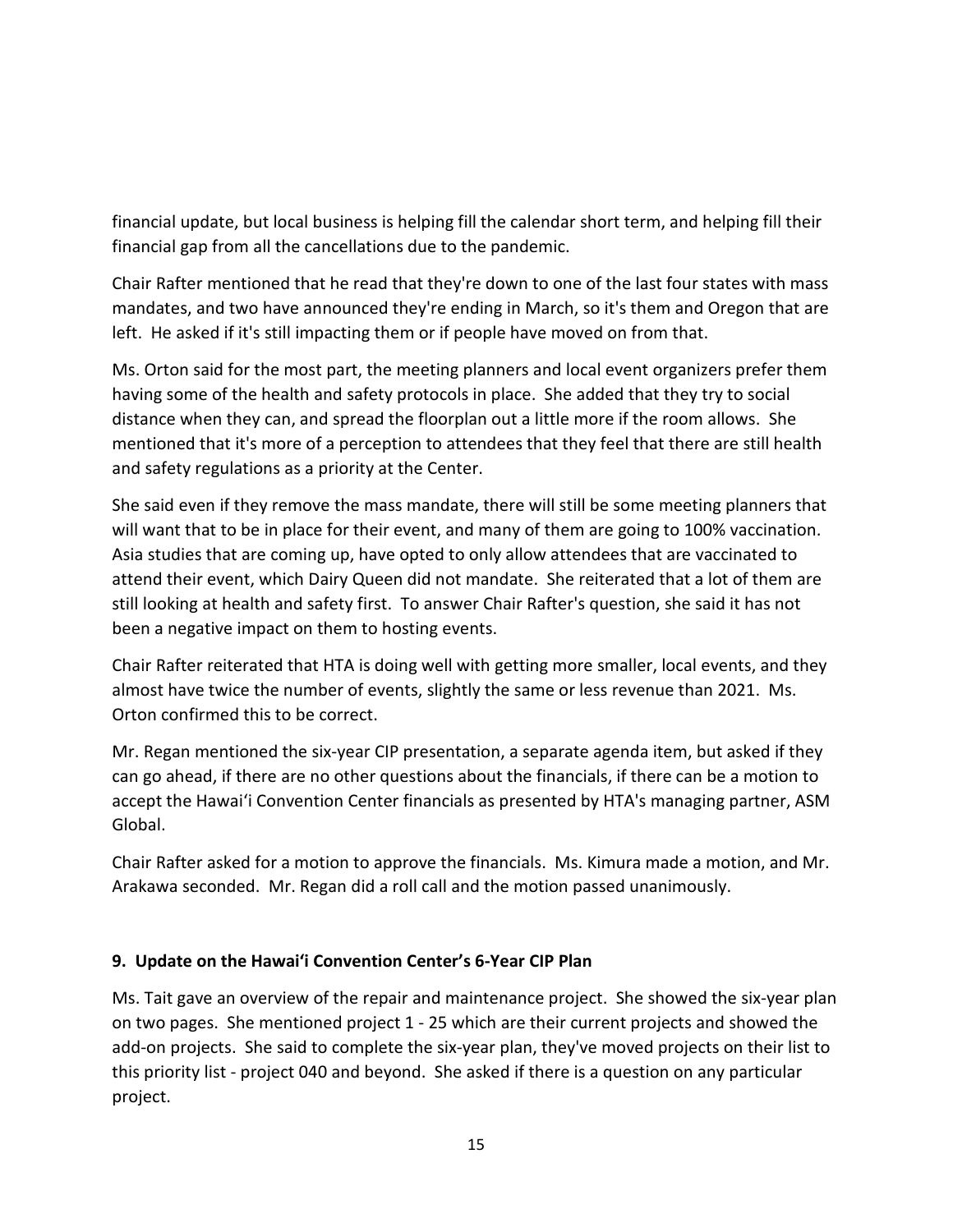Chair Rafter asked where the roof fits into everything.

Ms. Tait said the rooftop project is number 1, so it's still on the list. She said the list shows different funding, the cash flow of CIP funds that the Convention Center holds. The rooftop project is listed for the General Obligation Bonds, and a portion of that is being funded through the HCC CIP funds, which would be the planning portion, which is the \$8.1 million. She mentioned there is a presentation by Julian Anderson to get a set update on different options for the rooftop terrace deck. She noted that the projects marked in yellow are the ARPA funded projects.

Mr. Regan gave clarity that the request for the Legislature is for \$64 million in General Obligation Bonds, and said it must be updated, as it should be GOB for planning, design and construction component, which was the request to the Legislature, and shown on the presentation are previous discussions, so the presentation needs to be updated.

Ms. Tait showed a list of projects on slide 7, which they will be working on, and will be funded by the ARPA funds. She mentioned the last slide showing completed projects to date.

Mr. Regan asked if Ms. Tait could do a brief overview of the projects, to ensure the Board and Committee is familiar with what is being done. Mr. Regan mentioned stairwell 5 and 6, and said the repairs are related to the rooftop leaks; there is intrusion occurring in the stairwells as part of the process, and those repairs need to take place. He said there are structural concerns in there that must be addressed, and the work seen on the slide is about fixing the stairwell 5 and 6 to make sure they're functional and they mitigate the damage that occurred through the water.

He asked Ms. Tait to elaborate on the chiller replacement project.

Ms. Tait mentioned that they replaced the cooling towers, and this equipment is original to the building and by replacing the full chiller unit, there will be a lot of savings in regard to utility costs.

Mr. Regan backed up a bit and said the cooling towers was a huge project for the HTA, and as part of the project, they asked the team at the Convention Center to get the project completed on time, as well as trying to find if there's new technology that will help save money on energy, and the team did that. He said it would be a good idea to do a site visit on some of the projects to see what is getting done. He mentioned that the original chiller equipment was all stainless steel, but now it's all fiberglass, so it's more resistant to corrosion which is good, considering how close they are to the ocean. He said this was out of the box thinking and he mentioned that the electrical inside the equipment is updated and more energy efficient, so he anticipates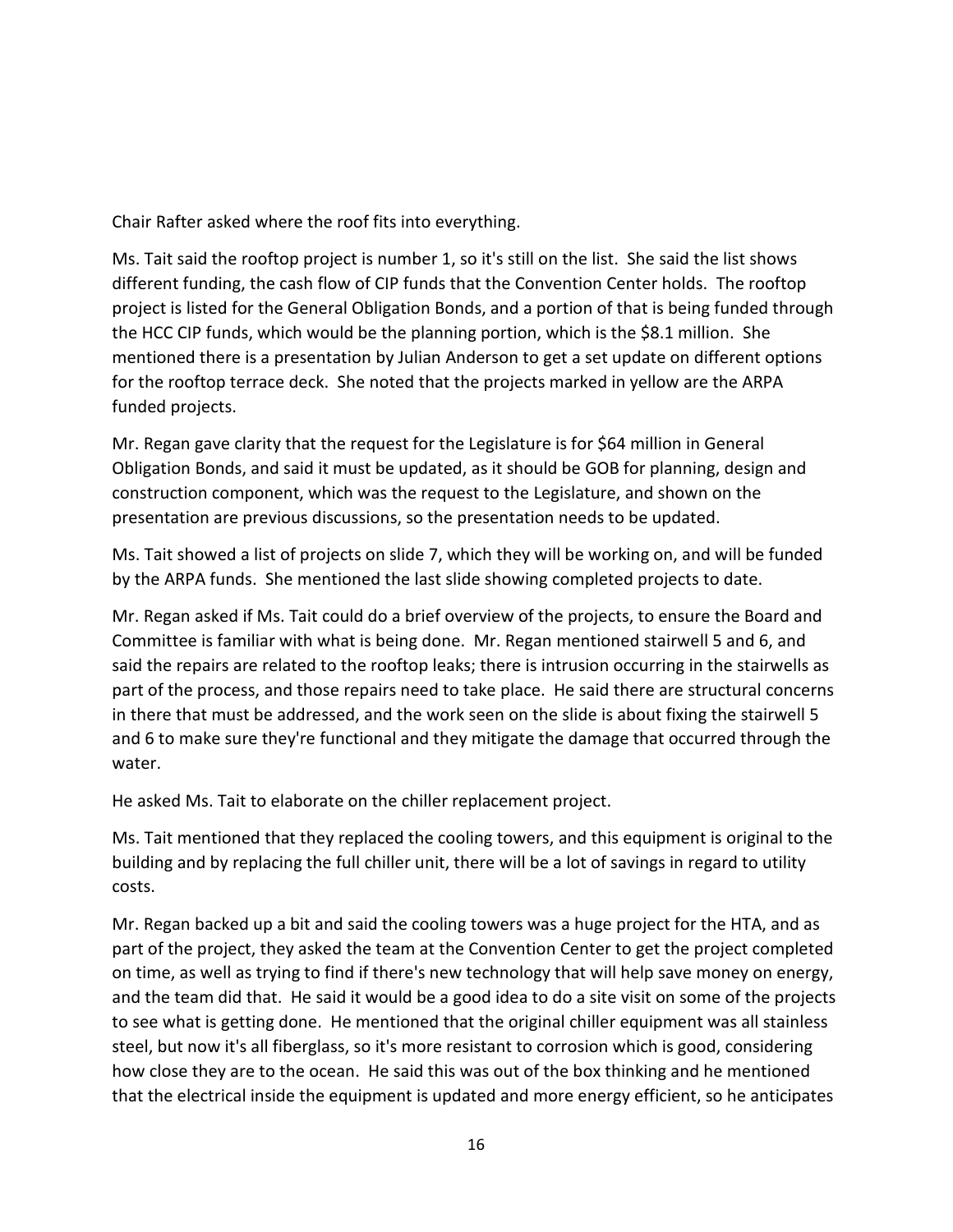with the new technology there will be more efficiency in energy savings for the Convention Center.

Mr. Regan mentioned the parapet roof that needs repairs to prevent further damage to the interior of the building and the structure.

Ms. Tait spoke about the kitchen hood control panel and said it's outdated, and they have not been successful in finding a company to help with the repairs, so the in-house staff have been trying to band-aid the control pane. She said they need to change out the control panel, and upgrade the fire suppression system.

She spoke about the wallpaper replacement, the wear and tear in the rooms, and said they're looking for better products - Zoella wallpaper, so they have added that information in meetings, and will match it up with their current wallpaper so they don't have to change all the aesthetics in the meeting room.

Ms. Tait spoke about air wall repairs, something that directly affects the events, and they have sections of the air walls that are missing and need repairs.

Mr. Regan reiterated that these projects will be funded through the ARPA funds, so \$10.5 million of those funds will be used to support these important projects at the Convention Center.

Chair Rafter mentioned the chiller being the original that came with the building, and asked if there are any other items like that which will come up over the next couple of years.

Ms. Tait said one of the new items on the 6-year list is the escalator and elevator refurbishment, and it's something they've been working on with their maintenance company for a few years, as similarly repair costs have increased. They haven't found the exact solution, but they're looking at, instead of changing out the entire unit, changing major components of the unit that will extend the life of it.

She mentioned the food and beverage equipment - the ice machines and dishwasher, same scenario - the repair costs are just going up, so they'd like to do a full replacement of those.

Ms. Tait spoke about the most recent fix on the slide being the window replacement at the front of the lobby, which was damaged by vandalism, so that was completed in the last month.

Ms. Orton added that the project they're looking to execute in the next year to six years, has a definite return on investment, as they've been spending a lot of money on repair and maintenance for a lot of the equipment. She reiterated that there are definite benefits of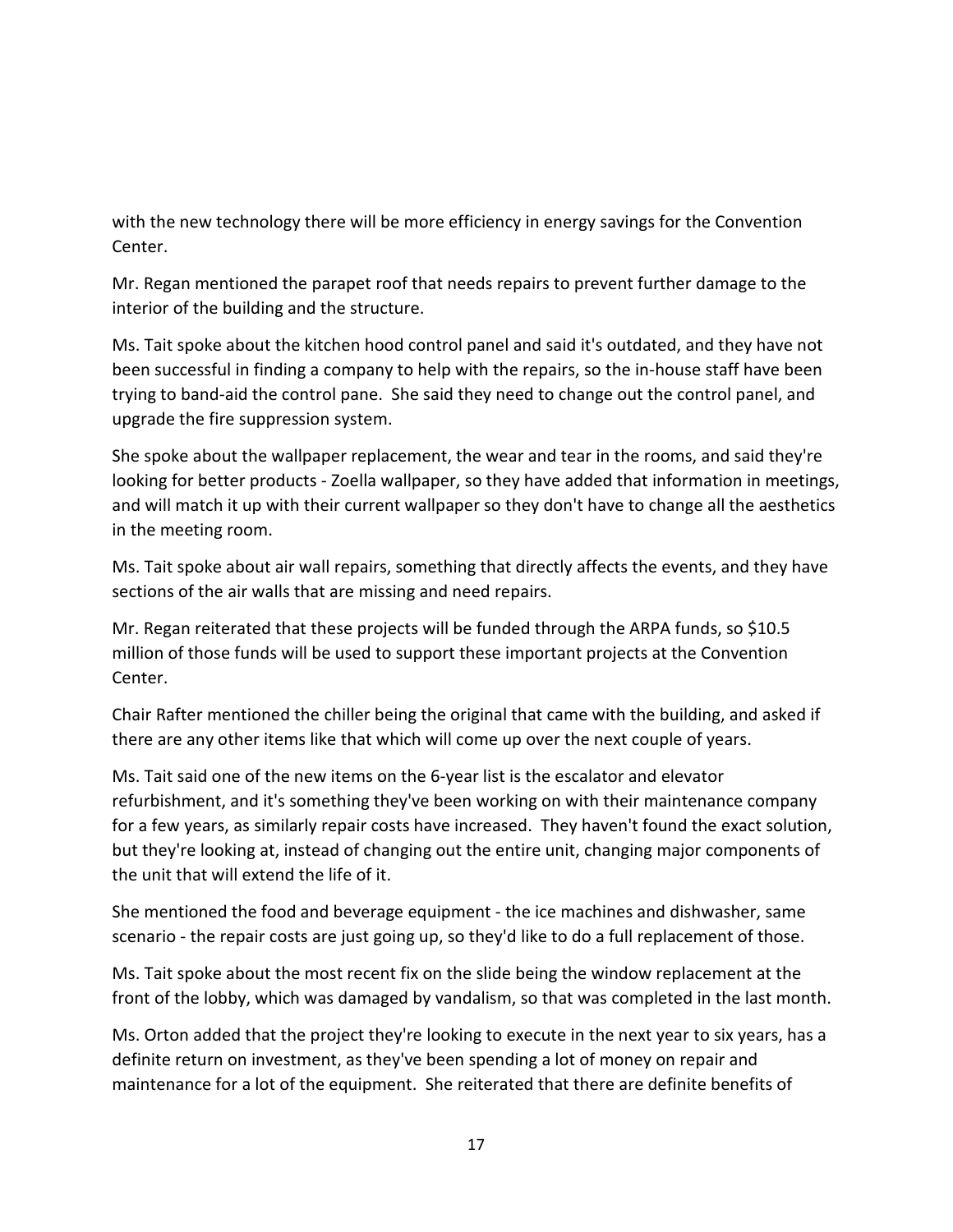moving the projects along, aside from the efficiency, the reduction in repair and maintenance annually that they're putting in for various equipment, are ongoing expenses.

Ms. Orton gave the floor to Mr. Anderson.

Mr. Anderson spoke about the recently considered options for the Convention Center - a reduced funding request; a new option D which responds to requests from the Legislative Chair around temporary repair; and questions. He went over what they looked at in the past - HTA asked that they look at a variety of options, and three were settled on - repair the deck with pedestal pavers as the finished wearing surface and repair Stairs 5 and 6 for \$54 million. He said HTA preferred a different option A, but with additional electrically operated shading so that it covered about 50% of the deck area, which was option B, and that was \$64 million - the amount that's being requested.

There was a further option, option A, but with a new Ballroom on the new rooftop terrace deck, the Ballroom to cover about 50% of the rooftop area, which was \$122 million, but HTA thought option B was the best option, and option C did not pencil out financially.

He showed the HCC step and looked at the \$64 million, less the additional electrically operated shading for \$10 million, and then HCC proposed covering the planning costs of option B, deck repair, from the current CIP budget, which is approximately \$8 million, to reduce the funding request down to \$46 million.

He said they've looked at the temporary repair option to see if they could find a low cost for that, so the funding of the complete repair can be delayed, keeping in mind the minimum needed to get by, to buy them a few years.

He reminded everyone that 10 years ago, in March 2012, they were told by their expert consultant that they needed to do full demolition, repair, and replacement of deck, and unless they do that, they won't solve the problem, and if it's left unrepaired, water will continue to collect, and it will eventually compromise the structural reinforcing concrete slab that provides stability and foundation for the 4th floor. He said the bottom line is the less footprint included in the scope, the more increased the risk is present for future leaks and problems to continue.

He mentioned that it's estimated that a temporary repair, to stop the worst of the water leaks, would cost between \$14 million and \$15 million, depending on what the repair actually looks like, and that's if it were carried out in 2022, but if done later, the number would go up.

He said the Convention Center would be interrupted during the construction work, and the rooftop terrace deck would not be usable until a permanent repair is completed, and the reason for that is to keep the cost down, so they would just be putting the membrane and the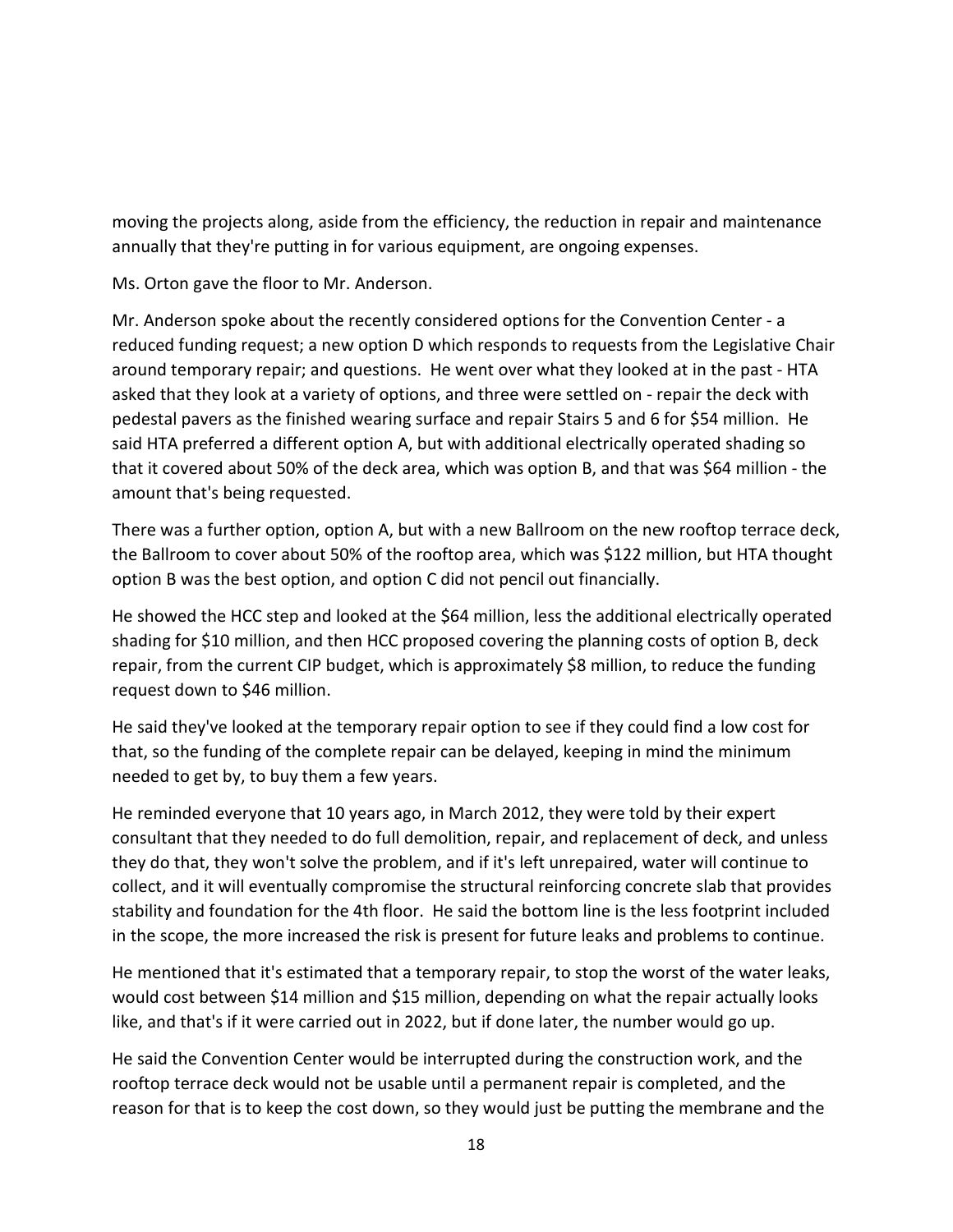protection layer on, but it would not be able to be walked on, other than to get to drains to clean them out.

He said stairwells 5 and 6 would not have a permanent fix because a lot of the water and filtration that gets into those stairs is resulting from the problems with the rooftop terrace deck structure, and the damage will continue, but at a lesser rate, and the cost of final repair would still be there and escalate rapidly.

He showed what the temporary repair would look like - demolish the sports court finish on top the plastic layer; demolish the landscaping and water features; put down temporary lightweight sloping concrete in areas previously landscaped, or with water features to build those up to same level as the rest of the deck; blast clean and prepare existing wearing slab for new waterproofing; clean and make temporary repairs to roof drains; minor repairs to exterior bathroom wall; temporary repairs to Stairs 5 & 6, and it would require that those stairs be closed to access on Level 4; new waterproofing membrane and pads and flood test it.

He mentioned the cost implications of those - on the plus side some work such as demolition of landscaping and water features will be done under the temporary contract and therefore will not need to be done as part of the permanent repair.

On the minus side, the cost of permanent repair will continue to escalate; the temporary repair cannot address all the items that need attention, so the scope of damage that will have to be covered in the permanent repair will continue to increase; and there is an increasing chance that part, or whole, of the deck structure will fail, but nobody knows when that is, but the chances it will happen will increase over time.

He compared the pros and cons of spending \$14 or \$15 million on the rooftop terrace temporary repair - it may save up to \$2.5 million of the cost of the temporary repair if they did the temporary repair immediately, which is not going to happen.

He showed some of the cost implications of the temporary repair option and apologized for the chart which is hard to follow. He stated that if funding was approved in 2022 for work, then funding of work in the permanent repair won't happen, but by 2023 if they do a temporary repair in 2022, they get funding in 2023, which means they can do the work of the full repair in 2024. Roughly by the time the additional work has to be done to stop the deterioration, as well as the cost escalation, the permanent repair will cost about \$3.5 million more.

He said, going with option B, for the full temporary repair, there is cost escalation alone on the original scope of work, of around \$8.3 million, so by leaving this a whole year with additional work that will have to be done, and cost escalations, it will be about \$12 million extra if they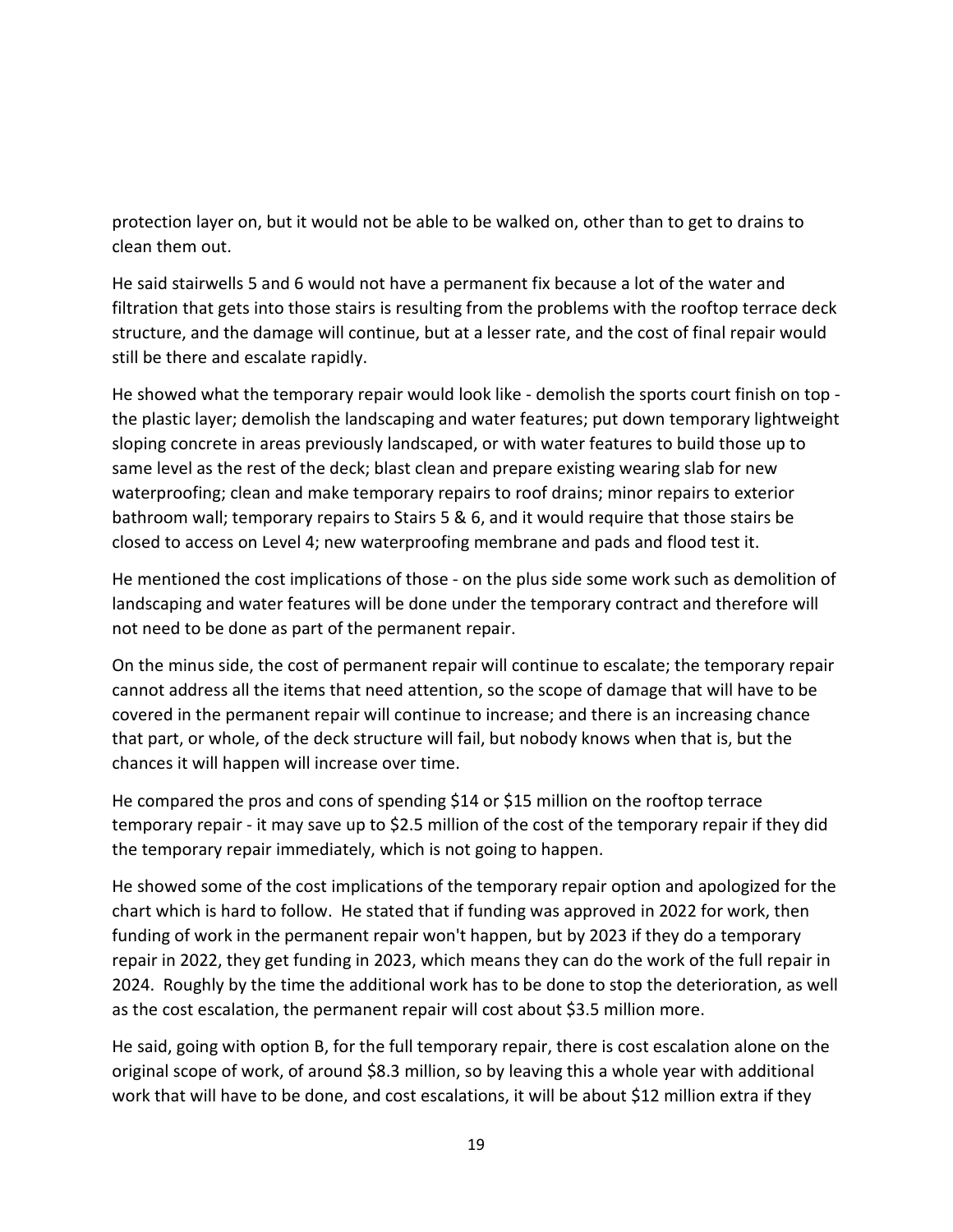wait one year. The table has educated guesses on what cost escalation to construction is going to do, and how much the damage to the building is going to increase over time.

He said by 2028 the number gets very high - \$45.5 million extra, on top of the \$64 million that has been asked for. He spoke about the failure of the deck in whole or in part, so the slide is not showing just the damage that's ongoing, but it is what the additional cost would be if the deck started to fail, so the table shows educated guesses of extra costs for that as years goes by.

Chair Rafter asked if Mr. Anderson estimated how much revenue would be lost over this time period. He gave context and said his understanding, based on looking at the Convention Center in December in January when it was raining heavily, is a lot of the rooms are becoming unusable during certain time periods and they're deteriorating, so they might lose the use of them. He asked if that is an accurate statement.

Ms. Orton and Mr. Anderson confirmed Chair Rafters statement to be accurate.

Mr. Anderson said he has not done an estimate, but will ask if Ms. Tait can speak of that.

Ms. Tait asked Ms. Orton to speak on the revenue and economic impact. Ms. Orton highlighted, as Chair Rafter mentioned, about the last two flash floods in December. They had \$252,000 in repairs just to get the rooms back to event-ready status, because they had International Dairy Queen checking in, and the day before check in, there was another flash flood in January, which took all those rooms out of inventory, so they had to move rooms around to find new space for Dairy Queen, as those rooms were not usable - the carpet was flooded, ceiling tiles were gone and there were trash bins collecting streaming water. She said some of the leaks are substantial in the building and when there is flash flooding, it takes out a lot of rooms from inventory and the leaks get more.

Mr. Arakawa wanted to clarify - if the temporary fix is done, and if there are flash floods, if they have to do the emergency repairs and fixes it will be \$250,000.

Ms. Orton confirmed that if they want to continue to use the rooms, they will have to make sure the rooms are available or would have to cancel some of the city-wide events as they sometimes book out the entire venue, and then have to look at compensation to relocate them to another city. She said right now, if there is a flash flood, they try to get the rooms back to event ready status, drying it out and addressing any moisture - she said they brought in a company to assist them. She said the second flash flood that came, they didn't manage to fix the rooms in time, as they needed 10 days to dry the rooms out, so they moved the Dairy Queen participants to various rooms, and she had to break their breakout sessions into smaller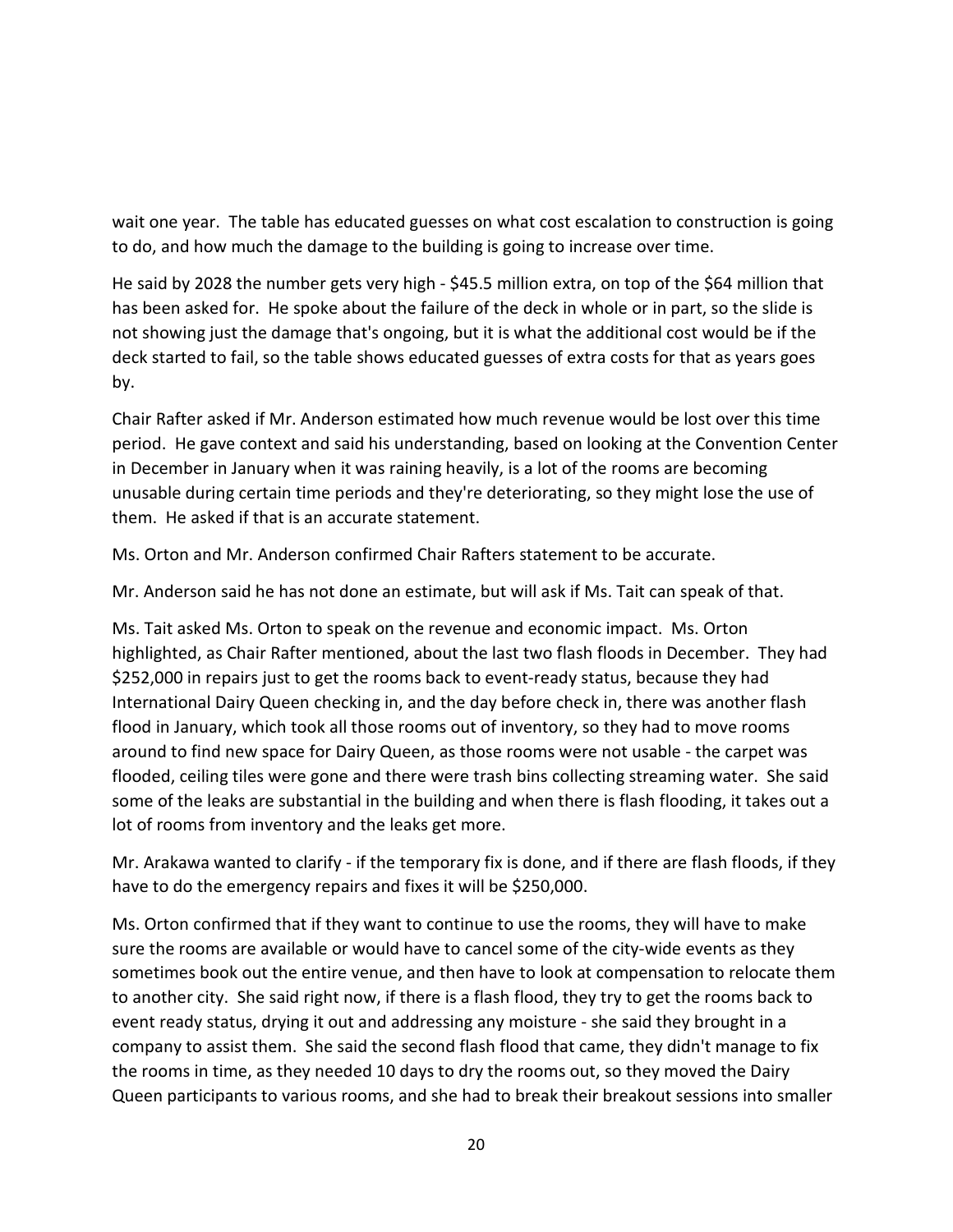sections as they didn't have the junior Ballrooms available, which were the rooms impacted on the third floor.

Mr. Arakawa asked if Ms. Orton was saying that if they do a temporary fix, the issues/problems with the repairs and the unavailability of meeting spaces will continue if they choose the temporary fix.

Ms. Orton reiterated that the temporary fix would slow the leaks and water intrusion down, but will not fix the problem, and she can't confirm that with temporary fixes there won't be other leaks elsewhere, but it will mitigate a large component of the water intrusion to the meeting rooms on the third floor directly below.

Ms. Orton circled back to the economic impact - if they were to close, the financial impact for HCC and revenue loss would be about \$7.6 million. If they were to close the Convention Center from February to October, the nine-month period that Mr. Anderson estimated for construction, \$2 million of that would be city wide revenue, and \$5.5 would be local revenue. She said this is just revenue to the Convention Center, but the economic impact and TAT will be far greater than that.

Ms. Orton said if construction went the entire year from February to December, the financial impact was \$106,000 in economic impact, taking the revenue loss up to \$8.1 million, so it's a substantial loss in revenue as far as how that impacts city wides. They also looked at the option to close the Center, which would save them \$8 million in revenue, but thought that is something they don't want to opt to do, as they'd much rather navigate through the construction process, because they'd have to start looking at compensation to relocate groups, which gets costly. It would also have financial impact on the hotel stakeholders, as they'd be cancelling large blocks of rooms in the next two years if they opted to close the Convention Center.

Ms. Orton doubts there is a hotel that can absorb a conference at this point, and that's why the Convention Center is being used. She said a lot of the groups have over 2,000 delegates and the largest Ballroom aside from the Convention Center is Hilton, and that would be too large, and they don't have breakout meeting rooms to accommodate. She also mentioned that reputational damage does not bode well for them for marketing efforts moving forward, if they relocate groups because of CIP projects.

Chair Rafter noted that on the Thursday agenda, the full Board agenda there is a recommendation to support the Convention Center PIG and if that gets passed, they'll put together a PIG to explore the best ways to proceed, but he said him and some of the Board members are strongly supporting addressing this now, as the longer they wait to do the repairs,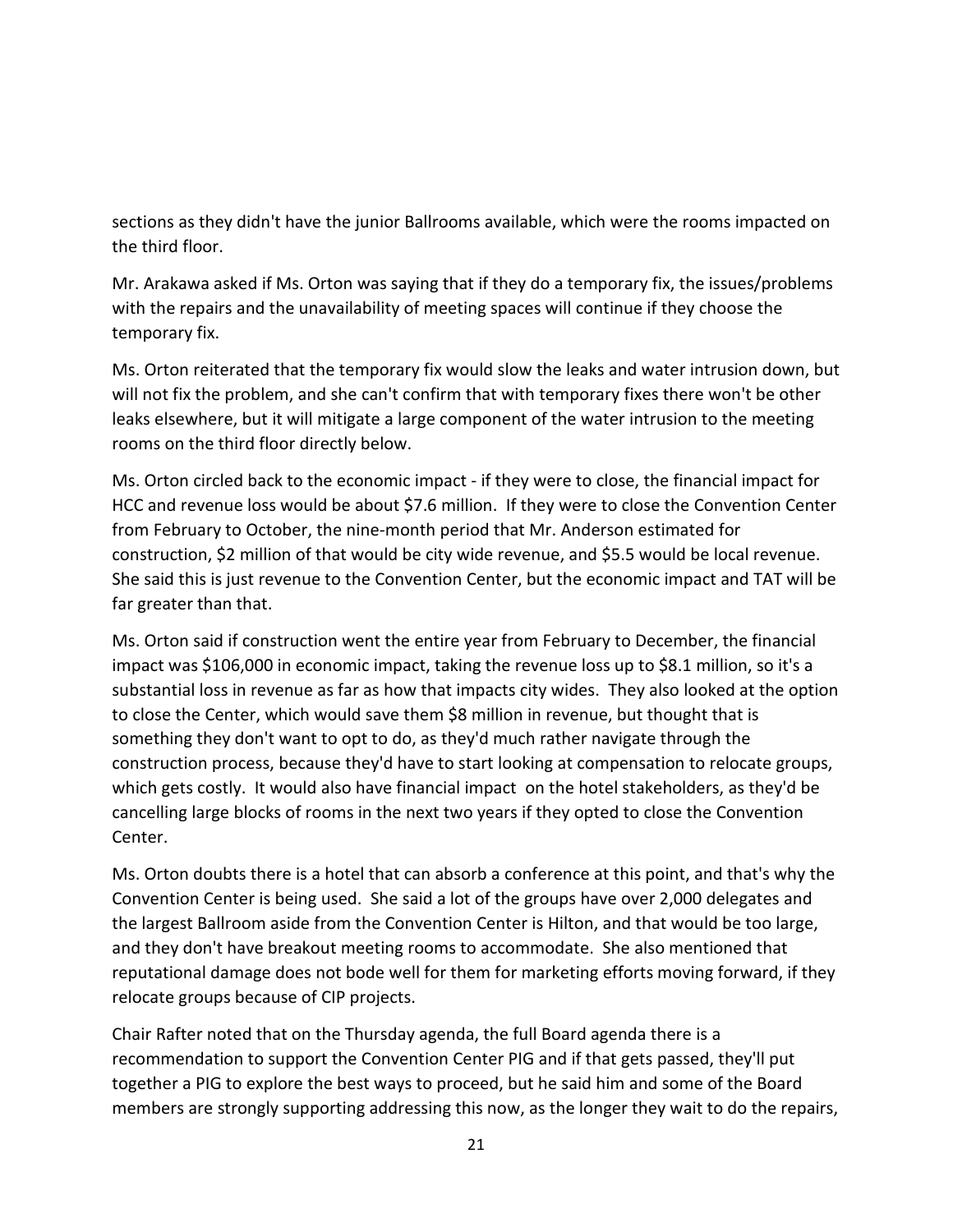the bigger the problems get. He said everyone should educate themselves as much as they can on this and proceed now, based on Ms. Orton, Ms. Tait and Mr. Anderson's recommendations.

Ms. Orton mentioned that rooftop repairs is just one project, the largest leak source in their building, but it's not the only leak source they have. There are multiple leak projects they're trying to address with the CIP funds they have. They've earmarked every project and every dollar, which are top priority projects they need to get fixed because the water intrusion is coming, not just from the rooftop terrace deck, but almost every roof in the building is somewhat leaking. She said the repair coupled with multiple other CIP projects that are leak related are all needed and necessary.

Mr. Arakawa said he supports Chair Rafters statements about fixing the problem and looking for a permanent fix, and said the other problems Ms. Orton mentioned can be handled in the Convention Center PIG, coming up on Thursday to be discussed by the Board.

Mr. Atkins asked if the economic numbers that Ms. Orton gave are for 2022/2023 and Ms. Orton confirmed this.

Mr. Atkins said if they look at the economic potential on a negative side, if they waited to go into 2024/2025 it would be much greater. He thinks it's important to put the other economic number out there if they had to go through 2024 and 2025.

### Ms. Orton agreed.

Mr. Atkins said a lot of the programs Ms. Orton spoke about in 2022 are smaller programs that could be handled in the Ballroom that is not affected. He remembers Ms. Orton stating that everything is picking up and will improve more now with HVCB's help. He asked if they could get the impact of what it would be the following year, 2024, compared to the 2022/2023 window, which could help them convince that now is the time to do it.

Ms. Orton said that was a great point and said the planning for construction would take place in 2022, so the impact to groups on the books would be in 2023. She mentioned they have seven city wide groups currently in year 2023, versus 2024 and 2025. The number jumps up to double digits, so based on their case report, they thought the best year to do construction without pushing it beyond 2025, into 2026, would be 2023, as they have the least amount of business on the books and to Mr. Atkins point to John and the team, they're starting to sell 2026 onwards, so the longer they wait the more business they put on the books, and the larger the financial impact is to the State.

Chair Rafter asked if there were any questions.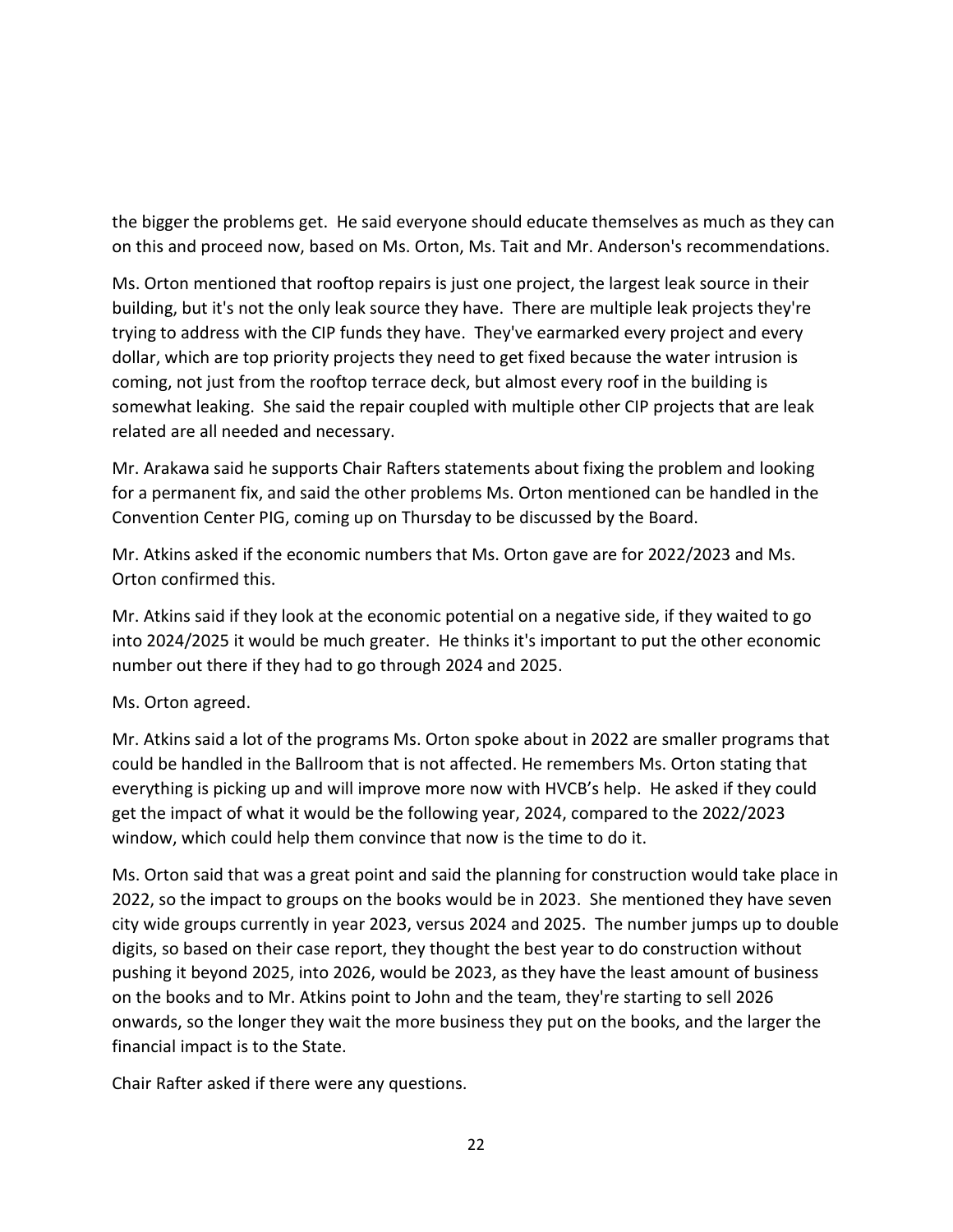Mr. Regan said there were no question from the public.

Mr. Anderson made a point saying the building as it is, is worth hundreds of millions of dollars, and as the building deteriorates, the value goes down quicker. If they fix it the value will improve going forward, so from an accounting viewpoint it's important to consider doing the repair to maintain the value of this asset.

Chair Rafter believes the Convention Center was also built as a place of refuge for the community. He mentioned there have been talks about the PPP with potential to add rooms in a hotel development, but he said his issue is that it would be multiple years away, perhaps a decade before anything would be open. He came to the conclusion that the timeline for the other solutions for the Center is too expensive, versus trying to solve the problem sooner.

Mr. Atkins asked if, at the Board meeting on Thursday, there will be a full presentation on the Convention Center, and if not, they should see if the Committee can recommend what Chair Rafter mentioned to get going on the Convention Center as soon as possible, and recommend it to the Legislature.

Chair Rafter asked Mr. Regan or Ms. Orton what has been scheduled for the Board meeting on Thursday. He said the recommendation to create the PIG is tied to the Board meeting.

Mr. Regan said there is no intent to do the presentation, the request is to create the PIG for the Convention Center as indicated on the Board agenda, so they did not plan to do an update to the Board on the rooftop.

Mr. Arakawa asked if the agenda item is broad enough to discuss matters like Mr. Anderson's presentations to be put under there.

Mr. Regan deferred to Mr. Kinkley, as he thinks the intent of that particular agenda item is to report out what occurred in this Standing Committee and under the report out, maybe there is an opportunity for Chair Rafter to ask the Board to allow Mr. Anderson's recap what was presented here.

Mr. Arakawa asked if the recommendation could go under agenda item number 10.

Mr. Regan said that particular agenda item was to support an allocation of funds for that study, but perhaps that could be the overlap, but until they get there, he deferred.

Mr. Kinkley said it would not be offensive to the Sunshine Law, but they could have Mr. Anderson go in and give the whole presentation, but the problem could be that they must "spare" the Board as it were, by meeting on it here.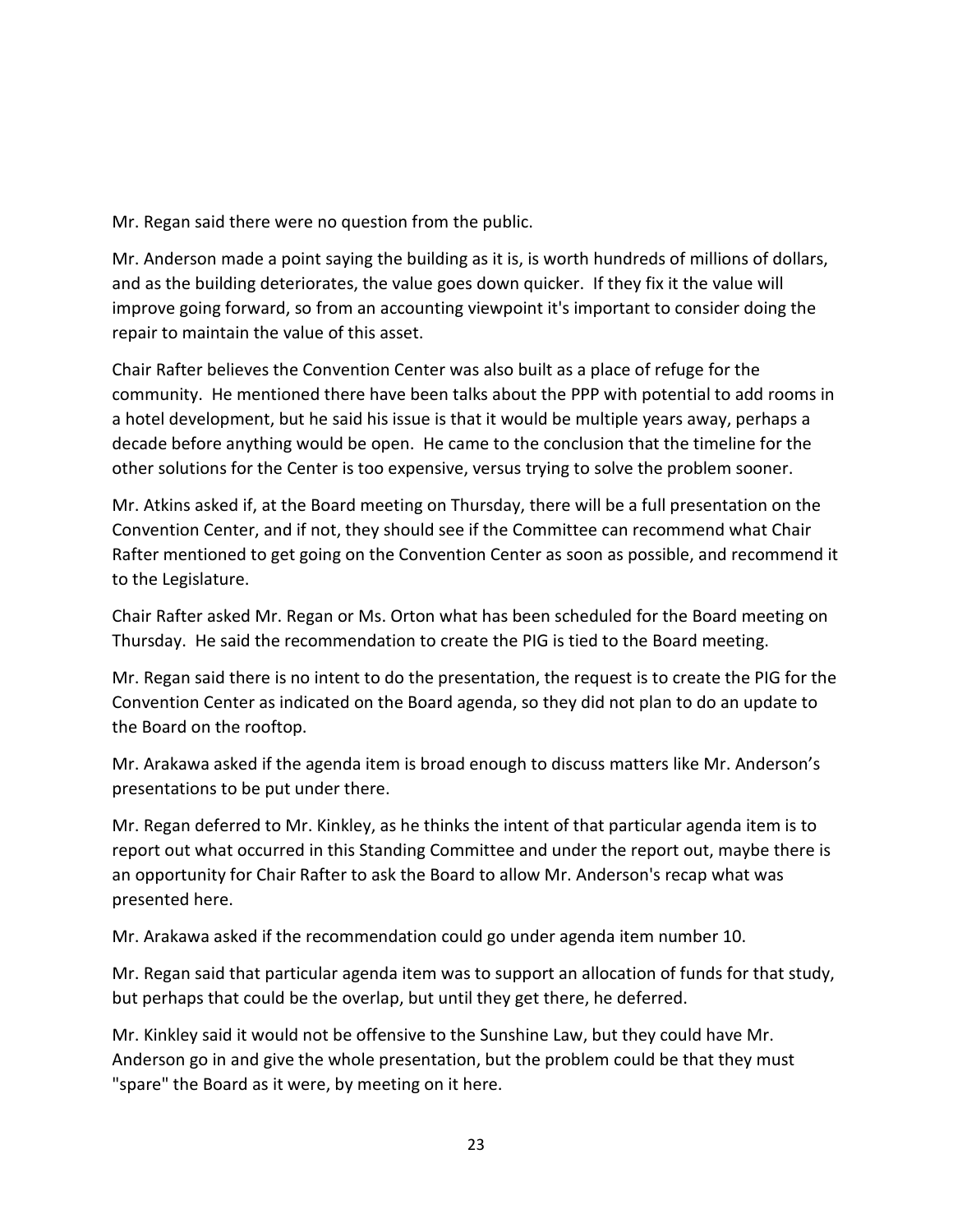Chair Rafter said they've done a good job since having the Committee handle some of the heavier lifting of keeping it off the agenda, but in some instances, it has warranted bringing it up to the whole Board. He suggested Ms. Orton and her team, via Mr. Anderson give a summary of where they're at, as it's something all the Board members will be asked about. He said they should keep it short and then go to the recommendations to the PIG, assuming it's approved. He asked Ms. Orton if it's doable.

### Ms. Orton agreed.

Mr. Arakawa agreed with Chair Rafter and thanked Mr. Kinkley.

Mr. Kinkley said it's perfectly consistent with the duty of this Committee as they're serving a bit of the gatekeeping function, and there will be more important things to bring to the Board.

Chair Rafter said there is no motion needed.

Ms. Kimura commented to say she is sure that Ms. Orton will do her best, but that they should have damage control even if it means costing some of the compensation, not only for the economy, but also for the reputation of the meeting planners.

Ms. Orton agreed and said that most city-wide events have already solidified their contracts with cities, five years out, so they would require, if they weren't able to accommodate the Convention Center for their event, to seek compensation for relocation to find another city.

She will present the financial impact for the future years outside of 2023 so that they have all their cards on the table, but they must also consider relocation costs, and compensation that might be expected from them.

Mr. Regan said there were no other questions.

# **10. Presentation, Discussion, and Action on Funding to Support an Update of the Hawai'i Convention Center Futures Study**

Mr. Regan said there was an analysis done by HVS, which is a Convention Sports and Entertainment facility consulting firm, based out of Chicago, who, they were contracted to present and do an analysis on a possibility of a limited-service hotel at the Convention Center. Based on some of their work and assumptions, they had a proposal that was provided to HTA, in October 2019, which gave assumptions and what may be possible for the future of the Convention Center, if the State were to enter into an agreement through some public/private partnership to develop a 600-room limited-service hotel. He said it was a project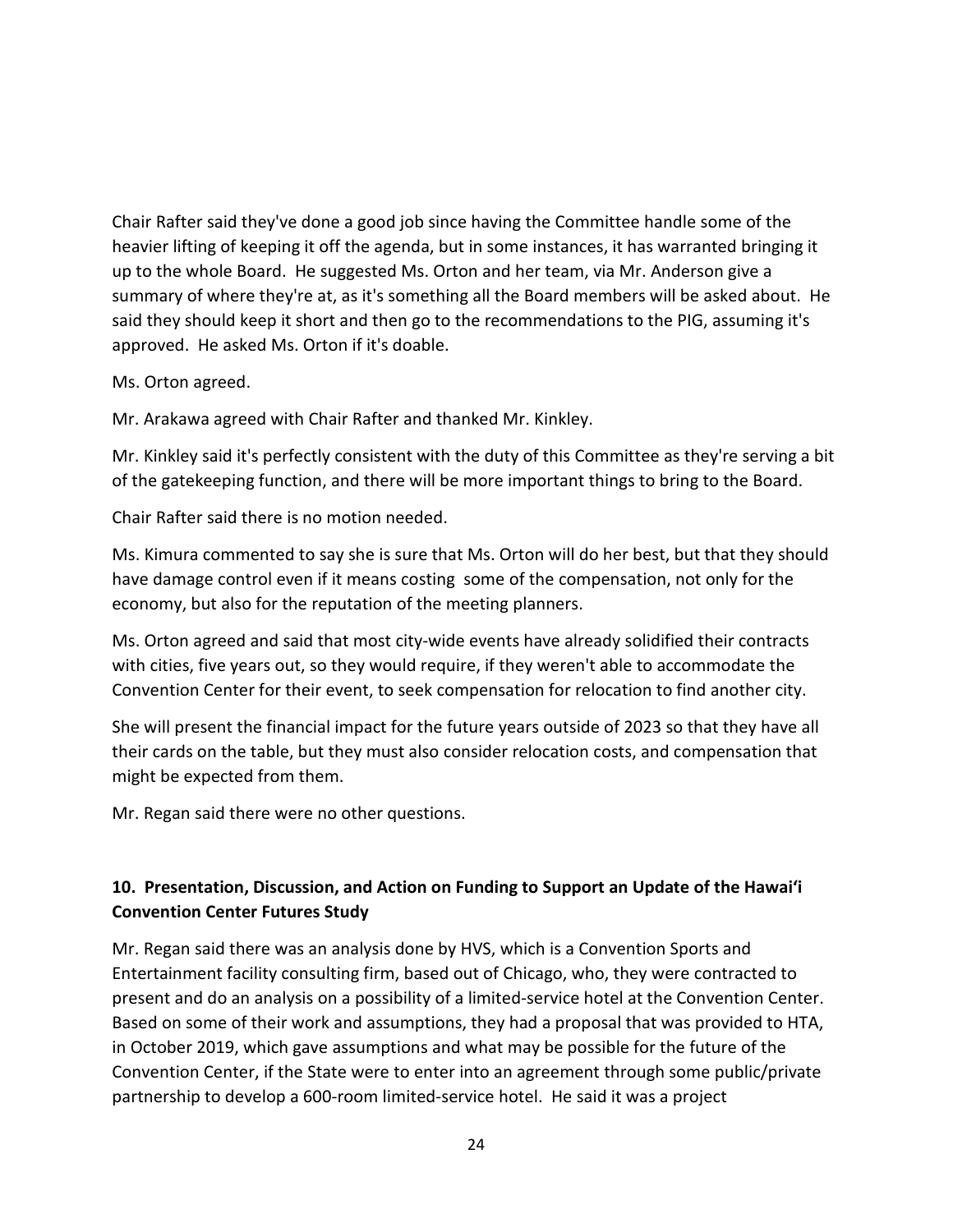commissioned by the former CEO, Mr. Tatum, and the study was based on pre-pandemic information, and a lot of the assumptions were pre-pandemic assumptions that helped to inform the development of that update and study. The request here is to update it with post pandemic information, so the study is current, with all the changes that have taken place since the pandemic.

He pointed out that in the analysis that was done by HVS, one of the assumptions was an ongoing subsidy from the State of Hawai'i for approximately \$11 million, for the period of time that relationship existed, and is something that needs to be revisited.

He mentioned that the amount can't be guaranteed over the period of time that the partnership had been consummated, so that risk needs to be taken into consideration, which was not done in the original report provided to the HTA. He said the request is to update the study so that it is current and can be used, so the Board can consider their options as it relates to the future of the Convention Center and what direction it wants to go in, and that the estimated cost to update it is about \$50,000.

He reiterated that the request to the Board is to allocate \$50,000 to support the updating of the study and said HTA will have to go through the procurement process to ensure that they do everything in alignment with 103D as it relates to that.

Chair Rafter said that for a relatively small amount, they are getting enough questions about what happened to the 2019 future study that's worth doing, given the reasonable amount. He asked Mr. Arakawa for any comments or questions.

Mr. Arakawa said he thinks Mr. Regan explained it and said that post pandemic, and based on the budget changes and funding changes, based on the Legislative actions last year, he thinks the update is warranted.

Mr. Regan said there is a question from Rep. Onishi, and the question is related to the previous discussion about the rooftop and how it relates to the updating of this study, and how that may be potentially conflicting. Mr. Regan was not sure about the response to that, but clarified that their intent in putting it on the agenda was to update the study and have that available if HTA needed it, but if the Convention Center PIG is going to decide which way to go, at least the HTA has the study that has been done, available to the Board members.

Mr. Arakawa said it's interesting that the request comes from Rep. Onishi, as HTA was under the understanding that the Legislature had questions about the matter and update, so if the Legislature doesn't have questions about it, HTA should clarify that.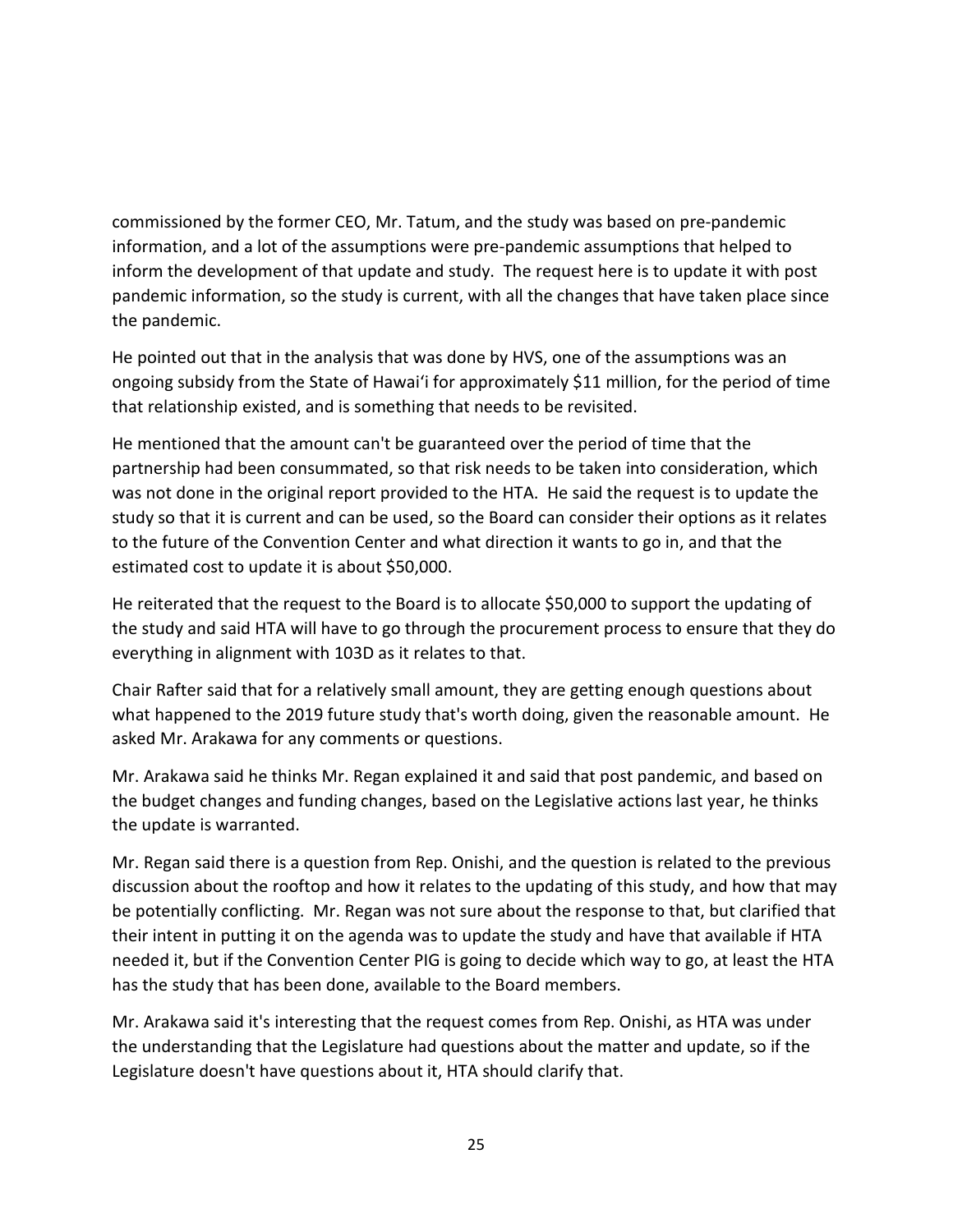Mr. Regan gave clarity that the question was part of that discussion with the Legislature - what are HTA doing about the study that was created back in 2019? He said part of HTA's position was that it was in need of any update.

Chair Rafter asked if the question came from the Senate or the House.

Mr. Regan said it was part of the discussion with members of the House, but perhaps, if it's okay, maybe Rep. Onishi could provide insight.

Chair Rafter agreed, and said one of the reasons why it's here is because he thinks the HTA needs to break it into two things, whether or not the future study is of value, and there's a way to move forward with, for example, the PPP, is one outstanding question. He thinks the roof is a totally different item, at this point, as one of them is multiple years away and if there was a pathway to do something like that, it will be long after the roof problem is solved.

His personal opinion is that there still may be value in the future study, but it needs to be separated from solving the short-term roof problem. He saw that Rep. Onishi was willing to come on the call and thanked him for that, and asked Mr. Regan to get him online.

Rep. Onishi thinks that the discussion was done previously in 2019, and the pandemic would have been the perfect opportunity to have done something to the Convention Center, whether it was a temporary fix or the rooftop fix, but because the HTA did not have this discussion, his understanding at the Legislature was that HTA was going to move forward with an RFI, so they could get that information to make that determination on what is the timing.

He mentioned there was extensive discussion, including with Mr. Anderson about timelines, damage, future damage, etc., but the Board did not act, and now they're in the situation where the Legislation does not see this as separate issues, and now they're looking at the long term issues of the Convention Center, not just an immediate, next five years, because other things in the Convention Center might cost the State more money. He doesn't think anyone can predict that.

He agreed with Ms. Orton about what she mentioned about the bookings, but it was always an issue from the previous discussion - was the booking still ongoing at the time, 2019, and they knew there would be a future impact. They all knew that the rooftop needed addressing immediately, so what the Legislature, or what the House is saying, is that they need a long-term solution to the Convention Center, not short-term answer, that in a few years from now, they'll have to address the same, huge costs to try fix something else at the Center.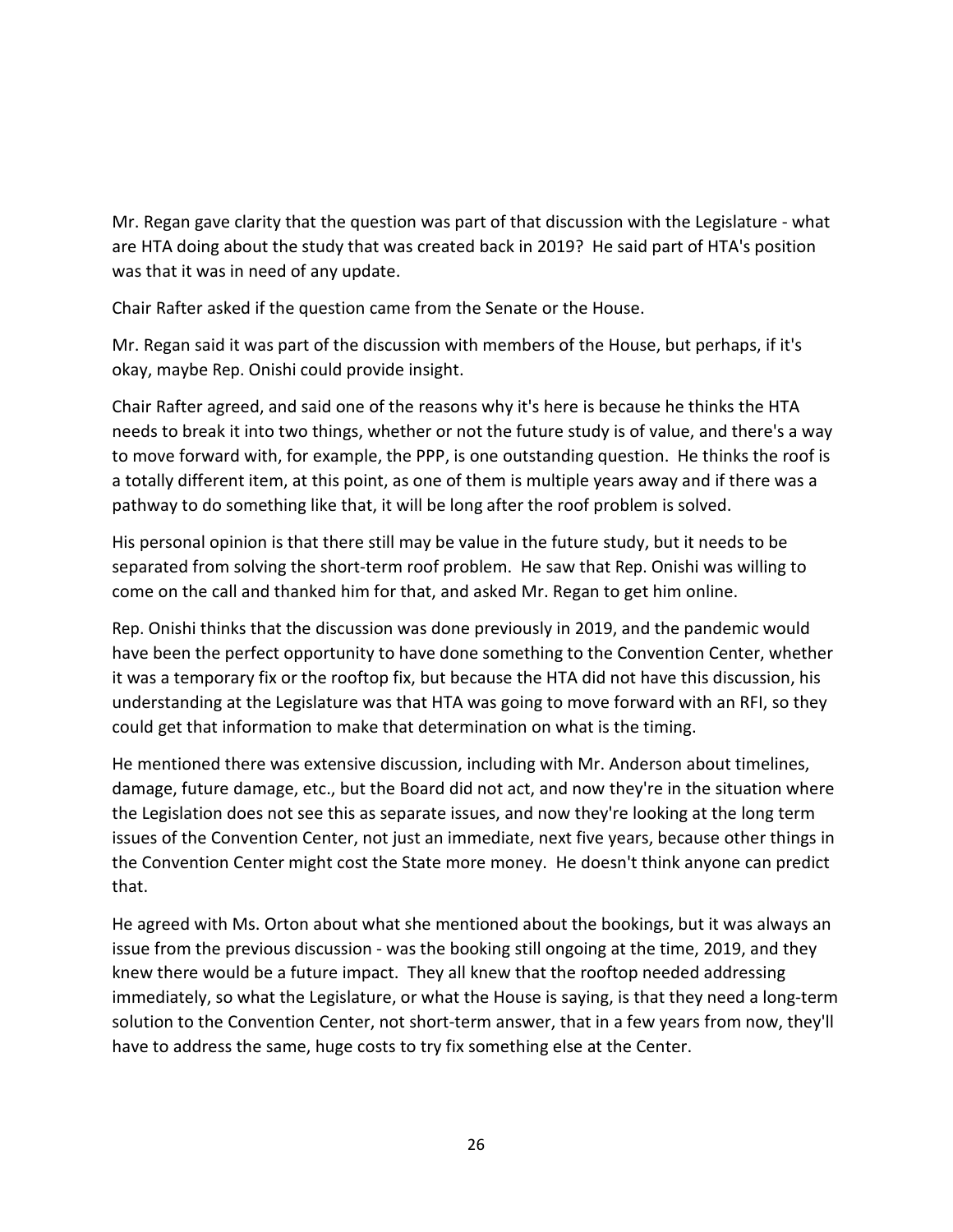He said the study, if he remembers correctly, is they were looking at sustainability of the Convention Center without the Governments subsidy, and having the same economic impact to Hawai'i's economy in general, of having a Convention Center for the long term.

He asked if it makes more sense to utilize the Center for something else and consider building a new Convention Center. Rep. Onishi said those are the things the Board needs to look at and not just fix the roof, as it's a long-term impact to Hawai'i's visitor industry, and how do they solve it, so it's not an ongoing issue like the Aloha stadium turned out to be. He reiterated that's where the House is at, and said at this point, he doesn't think the HTA is addressing the issue.

Mr. Arakawa thanked Rep. Onishi for his input and said the HTA needs to do a better job of that. He thinks part of the major issue with the Convention Center is that it is a structure that was intended also, to serve as a Center for disaster relief, and that is the function it served during the pandemic, so it's important to have a safe and secure structure like that, that can serve the public during emergency. He said HTA needs to look at all the possible uses of the Convention Center, and whether putting hotels on top of the Center would limit its use as an emergency facility. He agreed HTA needs to look at the long term uses and get back to Rep. Onishi as soon as possible.

Mr. Atkins understands the frustration, as some of the issues should have been addressed earlier, but where they are today, no matter what they do, if they build another Convention Center, or find a partner to do the whole partnership, in order to go out and market, he is not sure how easy it would be to market with all the things that need to be done.

He said they need to assess where they are, what they need to do, and figure out the best way to get the long term Rep. by getting a good study, moving forward, getting repairs fixed, and decide what needs to be done and assess the return on investment, but letting it stay as is and the damage gets worse every time there is a flood, they need to see what the best way forward is.

He mentioned the other CIP projects over the next six years and appreciates the report getting done, for the long-term planning. He said either they get an investor to come in and see the issues are addressed, the roof is fixed, or look at the other instance, where they have the facility. He is not sure how much work could have been done during the pandemic, but it would have been a lot easier to do then, but he doesn't want to go backward, if HTA failed to do something in an expedient manner. Now they have to step up from both fronts.

Rep. Onishi said the Convention Center was used during the pandemic because it wasn't being utilized, and said they could have found other spaces if needed, if there was a plan on the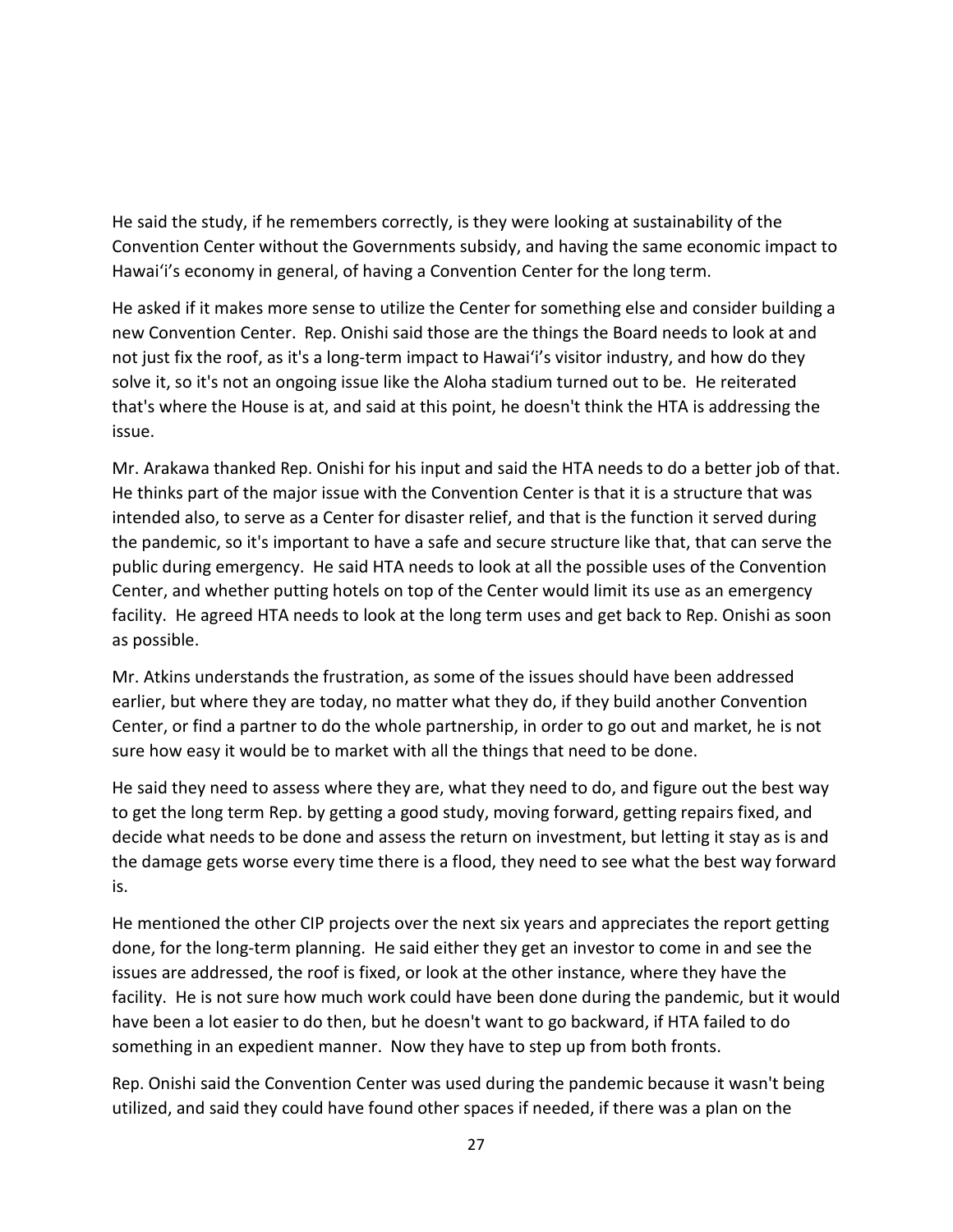Convention Center, but that's a moot point because it's already done. The issue about a temporary repair came up from the House. It wasn't anything that was considered by the HTA Board or Committee, to look at that, as well as the possible development.

He asked them what parameters the HTA are going to be setting for the re-valuation of whether or not there's a feasibility of building a Convention Center. He asked if the HTA has talked about that, or what the options are, that HTA would offer a developer to entice them.

Chair Rafter believes there has been an analysis of what a new Convention Center might cost, or what it would cost to replace the current one.

Rep. Onishi reiterated that the issue is not cost, but what are the incentives that the State of Hawai'i is going to offer to a developer.

Chair Rafter said this is where he would use Mr. Onishi's reference to the stadium as a good reference, because his fear in agreement with Mr. Atkins is that this can be studied forever and they would be sitting in the room five years from now with no Convention Center, similar to how they have no stadium, and that's a real risk, so he agrees.

He has seen new Convention Centers being built, and they've been constructed differently, but he is not sure HTA has the luxury of going down that path because it's multiple years away.

Mr. Arakawa said the issue will not be solved right there, but thinks they all need to sit down with Rep. Onishi and the House and follow up on what they've recommended months ago. Mr. Arakawa said there have been developers who have made proposals to HTA on developing hotels on site, etc. so to Rep. Onishi's question on what incentives or what developers are looking at, is a further discussion that Mr. De Fries can look into that, and a future study can address that.

Rep. Onishi said at this point they cannot eliminate the Senate. If HTA is going to do something and have this discussion it should be with the full Legislature - the Senate and the House, and he mentioned that Mr. De Fries and Mr. Regan try set up this presentation to the House and Senate.

Mr. Atkins agreed with Rep. Onishi.

Mr. Arakawa said it's a good idea, and agreed that the Senate is looking at it as two separate things, but they need to do the fix to the roof now, so there will be an operating Center that can attract future developers, because if it's not in a good state, it will not attract interest, which will be like trying to sell the current Aloha Stadium to some developer and then they tear it down and start all over.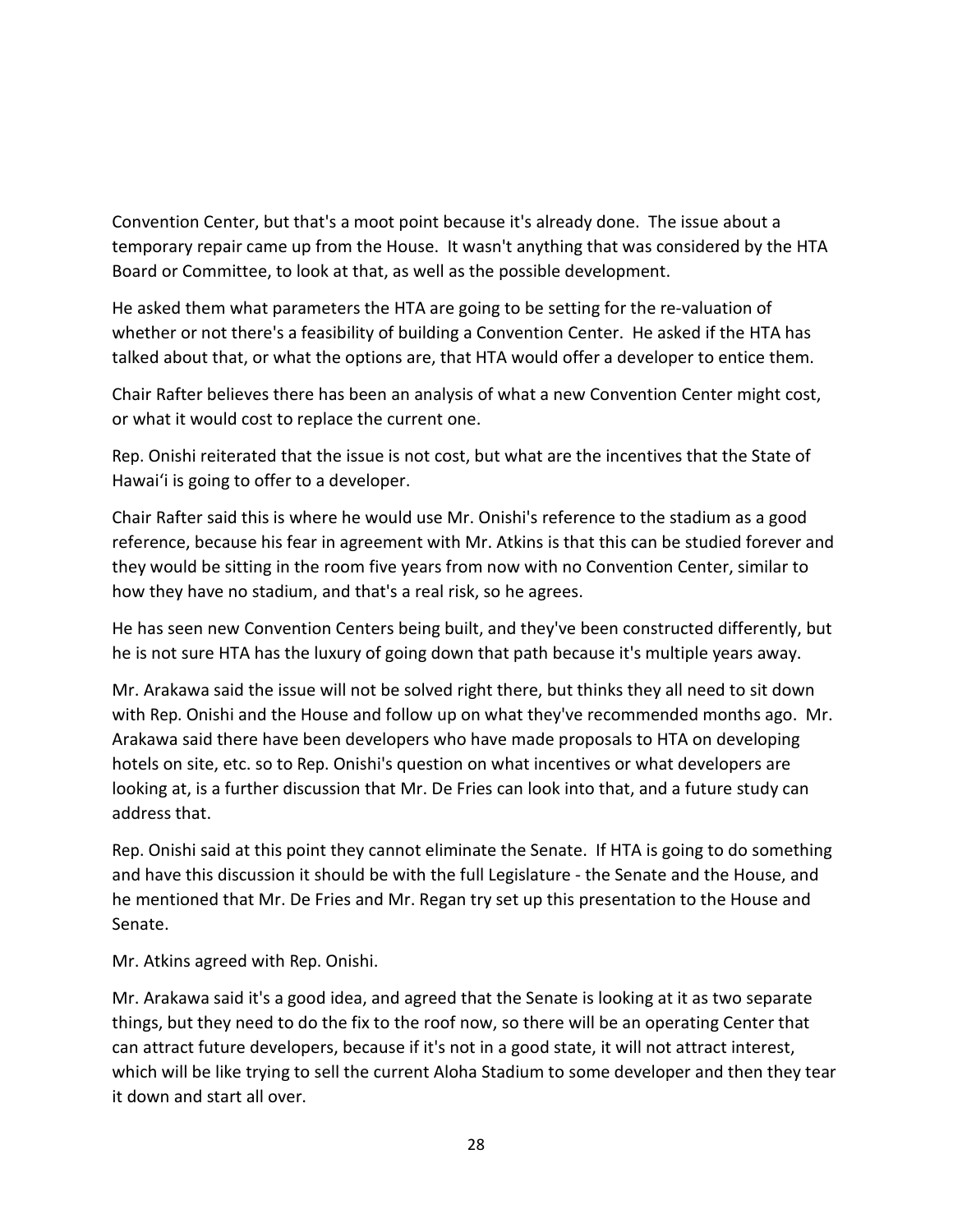Rep. Onishi said they are going to tear it down and start all over, and reiterated that HTA has got guys proposing to do that.

Mr. Arakawa reiterated that in this case, they don't have the same issues as the Aloha Stadium, but they're trying to do the repairs now so that it can be a fully operating Convention Center. He agreed that Rep. Onishi is 100% correct, and it should be discussed with the House and Senate together.

Mr. Regan confirmed that they did have a presentation to Rep. Onishi and Senator Wakai, but to Rep. Onishi's point, they will engage Finance and WAM, and schedule a meeting to Rep. Onishi's recommendation and do the presentation, because to his point they now have updated information to share, and said it's a great suggestion. He asked if it's okay with Mr. De Fries, Chair Rafter and members, he'd like to move forward and get it scheduled asap.

Rep. Onishi mentioned that Chair Rafter should be included at least, and asked Mr. Kinkley if Chair Rafter can attend.

Mr. Kinkley confirmed that it's okay.

Mr. Arakawa mentioned that he is the Legislative Chair, so he would like to attend as well.

Chair Rafter asked if they could move the \$50,000 to March's 2022 agenda, and asked Mr. Regan if it's a reasonable solution to defer, to have the meetings, have Mr. Anderson's presentation on Thursday, then create the PIG, as they have not resolved how they are going to move forward.

Mr. Arakawa asked Rep. Onishi if it's reasonable for HTA to go ahead with addressing the fixes to the roof, or should it stop, pending a study on options or alternatives. Mr. Arakawa thinks the sooner the repairs get going, the better it is, as they don't' know when the next flash flood will be.

Rep. Onishi asked how HTA will get the repairs done if there is no money.

Mr. Arakawa asked if he is saying that the House will not agree to any repair money unless they do the future study, and Rep. Onishi said what he is saying is that they are in the process of determining what they would fund, and that's what he has expressed to the HTA administration.

Mr. Arakawa asked Chair Rafter that they go forward with this as if they don't have their position on what should be funded this year, then the Legislature doesn't have anything to work with, and the HTA needs to follow up with all the issues Rep. Onishi and Senator Wakai raised.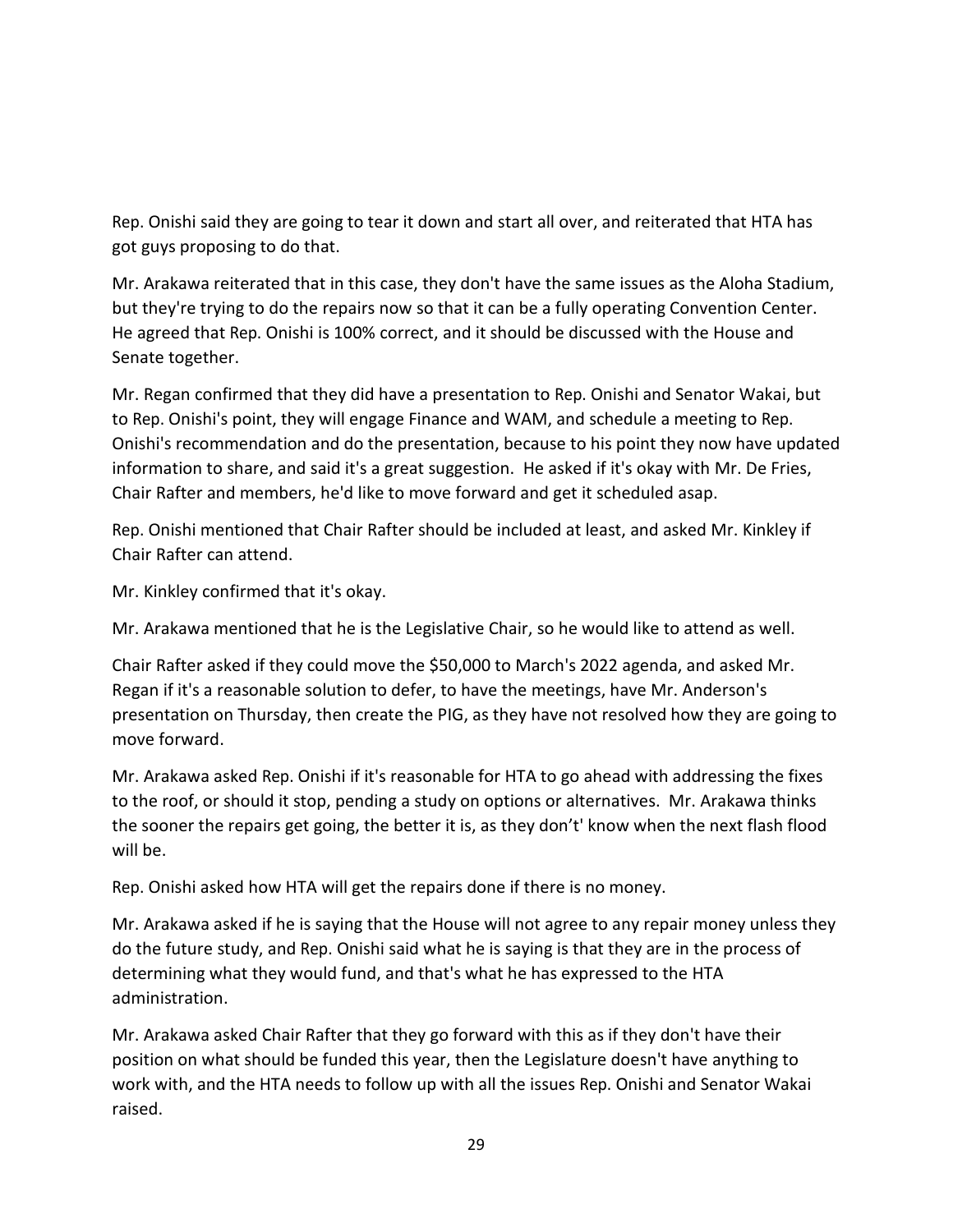Rep. Onishi interrupted and said the HTA has already taken a position - HTA has submitted a budget of \$64 million, and said they don't need to know anything other than that, but the question is will the Legislature fund \$64 million.

Mr. Arakawa said there might be a proposal for something less than \$64 million, based on discussions staff had. He proposed, for the future that Chair Rafter and him should sit in on discussions with Legislatures so that they know exactly what's going on.

Mr. Regan interjected for clarity, and said Mr. Arakawa had a good point, which based on the conversations, HTA has started to think about how they can value engineer the project, to bring down the overall cost for it, to make it more acceptable to the Legislatures to support.

He mentioned that Ms. Orton, Mr. Anderson and team have been going back and looking at temporary fixes, looking at taking out certain things, like the trellis, etc. to see what makes sense to do and get it down to the minimum amount of funds needed to fix the rooftop, to make it usable. He said phasing it all in is something they've been looking at and asked Ms. Orton, Chair and members if it's okay to send over some of the draft proposals to Rep. Onishi and Senator Wakai so they're aware of it, as they've been supported of them.

Mr. Togashi mentioned one of the options they were looking at for consideration was whether HCC would be able to fund the planning and design out of existing prior maintenance funds.

Mr. Regan agreed and said it would involve reprogramming, so HTA would have to identify those projects so they can take out and defer to a later date to reduce the number needed to support the overall project.

Rep. Onishi said it's hard for HTA to come up with a definitive direction as there are all kinds of variables available.

Mr. Regan said the one thing that has not changed is fixing the rooftop. He said they need to find a compromise from what's included in the budget to what they're hearing from the Legislature.

Rep. Onishi agrees - the House believes something has to be done, and the sooner the better, but what is that something?

Mr. Atkins asked Ms. Orton a question - he said there are lots of Convention Centers around the mainland - is the rooftop the key selling point?

Ms. Orton mentioned that it is not their most rented space, the Ballroom is, and the only reason for that is that it's not covered, and because of inclement weather, they always have to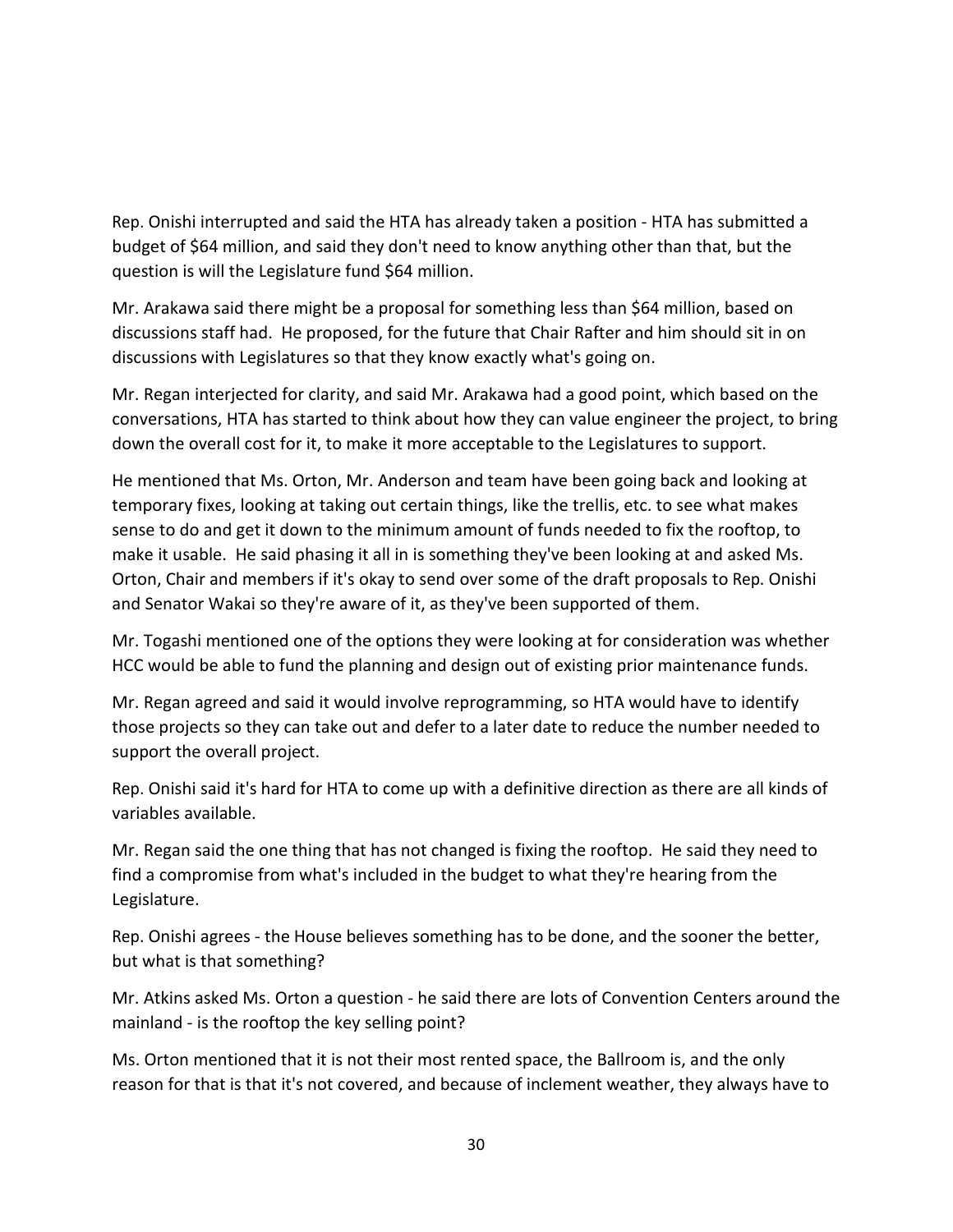reserve the Ballroom as a rain backup. She said it is a selling feature and most city-wide events do have their open or closing reception on the rooftop, so it is a key selling point.

Mr. Atkins said if they piecemeal the roof and fix the water, but don't' put pavers out for another year, he sees more complications with noise on the roof and asked if it's really worth the saving of \$6 million or whatever the cost is. He wanted to challenge that. The Center doesn't have a lot of dinners up there because of the weather, but receptions and closing receptions, he thinks is a major selling feature for HTA selling other destinations.

Ms. Orton agreed and said that is why they proposed option 2 on Mr. Anderson's slide, which was to cover 50% of the roof with some louvered trellis system allowing them to utilize the Center, and then the rooftop terrace would have more for functions as they wouldn't have to worry about the weather, so they could market the Ballroom and the rooftop.

Chair Rafter asked about the \$50,000 - to Rep. Onishi's point, it is clear that HTA needs the new roof, but the questions that have come to him is what about the future study in 2019, and the PPP. He personally doesn't need a new study to advise that a PPP of this complexity, if even viable, would take well beyond the lifetime of the roof.

He also knows that and RFI would accomplish the same thing but would take many more months. The problem he sees is that the questions are still coming, so he sees value in doing the rooftop, and said they must bifurcate the issues, but he will leave it to the rest of the Committee to determine whether HTA needs it, or any developer that can get on a phone call to let them know it's multiple years away, and whether it's worth \$50,000 or not, is a vote for this Committee.

He noted his opinion that they would need to take a step for the Audit division as to where they are going at the Convention Center, and Mr. Anderson does have numbers on what it would take to build here or anywhere else, but any solution is well beyond the life of the current one.

Mr. Regan suggested deferring this to the next Budget, Finance Convention Center Standing Committee meeting, and then it can be taken up by the Convention Center PIG, as part of the discussion. He said if the PIG is approved at the Board meeting coming up on Thursday, then this will be appropriate for that particular PIG's purpose, so it could be part of that, and depending on the timing of when the PIG meets, it could help to inform the next Budget, Finance Convention Center Standing Committee meeting.

Chair Rafter asked Mr. Regan to correct him if he is wrong, but the timeline to update the futures was ten weeks, so waiting a few weeks might not be too much of an issue, as they're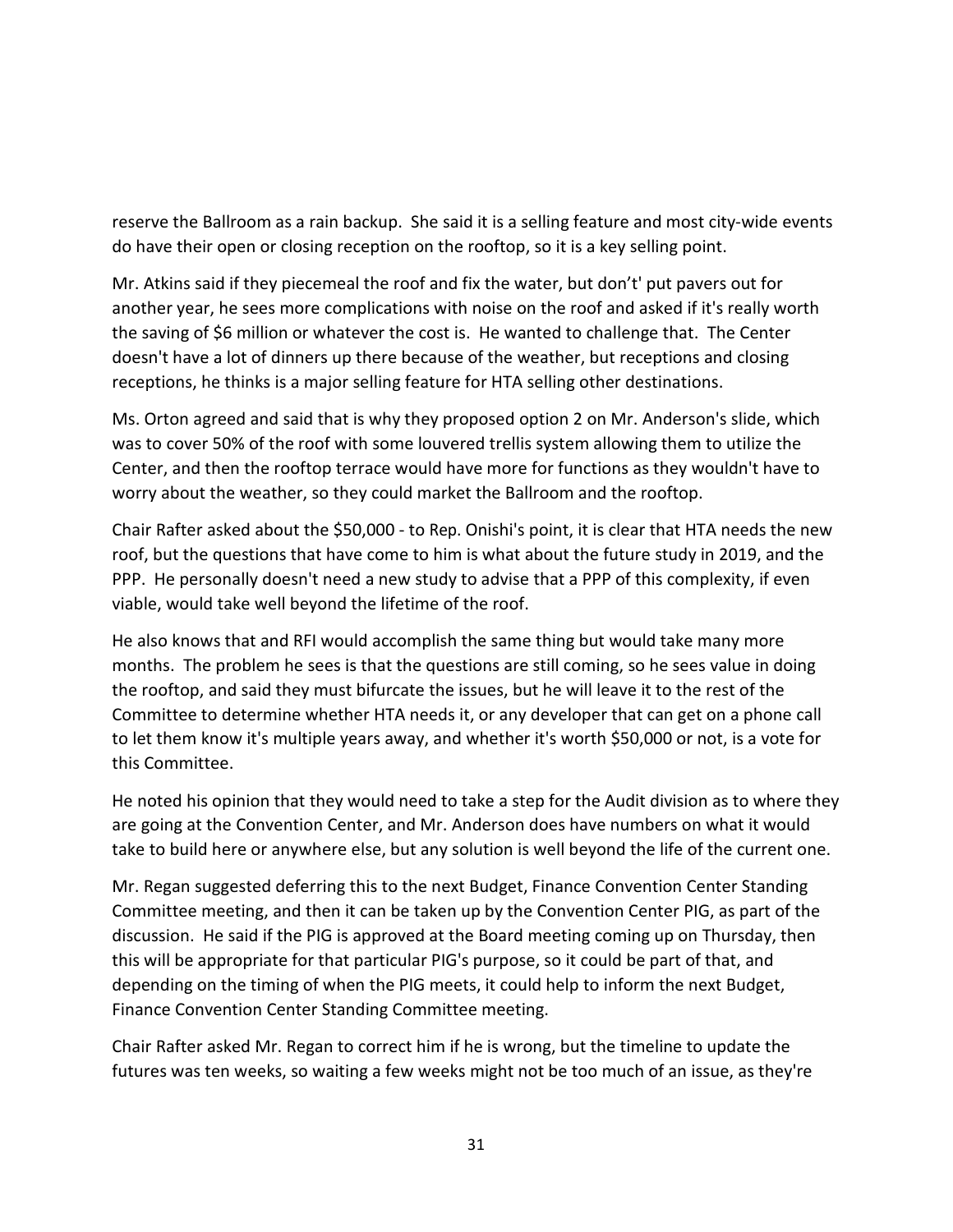ten weeks out which pushes them to May 2022, which is beyond when any decision can be made about it in 2022.

Mr. Regan said that is correct. He also mentioned that the PIG, Board or the Committee might decide that, instead of using the \$50,000 to update the study, instead use a portion of that to do the RFI, or help build the RFP. He said if they're going down that path, they'll need the consultant on Board to help HTA put that together properly, which is something that can be discussed in the PIG.

Mr. Atkins asked what reason they need the PIG for - is the Convention Center going to be taken out of the budget, where the PIG focusses on the Convention Center totally? He wanted clarity on why they needed another PIG, as they have a Legislative PIG that could be involved in the presentation to the House and the Senate about this, then they have the Budget Committee that can give their thoughts to the Legislative Committee, and now they're going to have a Convention Center PIG that deals with what?

Mr. Arakawa said that will be discussed on Thursday.

Mr. Atkins said if they're going to do the study, they need to bring up things that Rep. Onishi mentioned today about relocating, other uses, etc., as if you build a 600-room resort, it needs to be looked at from a community sentiment too.

Mr. Regan gave clarity that agenda item on the Board meeting for Thursday on the PIG, states that "To create a Convention Center permanent investigative group that explore issues relating to the future of the Hawaiian Convention Center and RFP issues," so that's the purpose of the PIG according to the agenda item.

Chair Rafter said it will be spoken about on Thursday, but thinks it's a more specific and longerterm item that they'll be talking about, but they can debate it on Thursday. He said it will be a good idea to defer it to March's Budget Committee, as at that time, they might have more information on everything.

Ms. Kimura asked when the study will be done. She said having a PIG they should include the future goal. Rep. Onishi mentioned achieve subsidizing from the Government. She mentioned that the Kyoto Convention Center was only subsidized for the first five years. She said there are some Convention Centers not being subsidized by the Government.

Chair Rafter asked if there were any other comments from Mr. Regan or anyone else. Mr. Regan said there was no need for a motion to defer.

Chair Rafter thanked Rep. Onishi for joining the call.